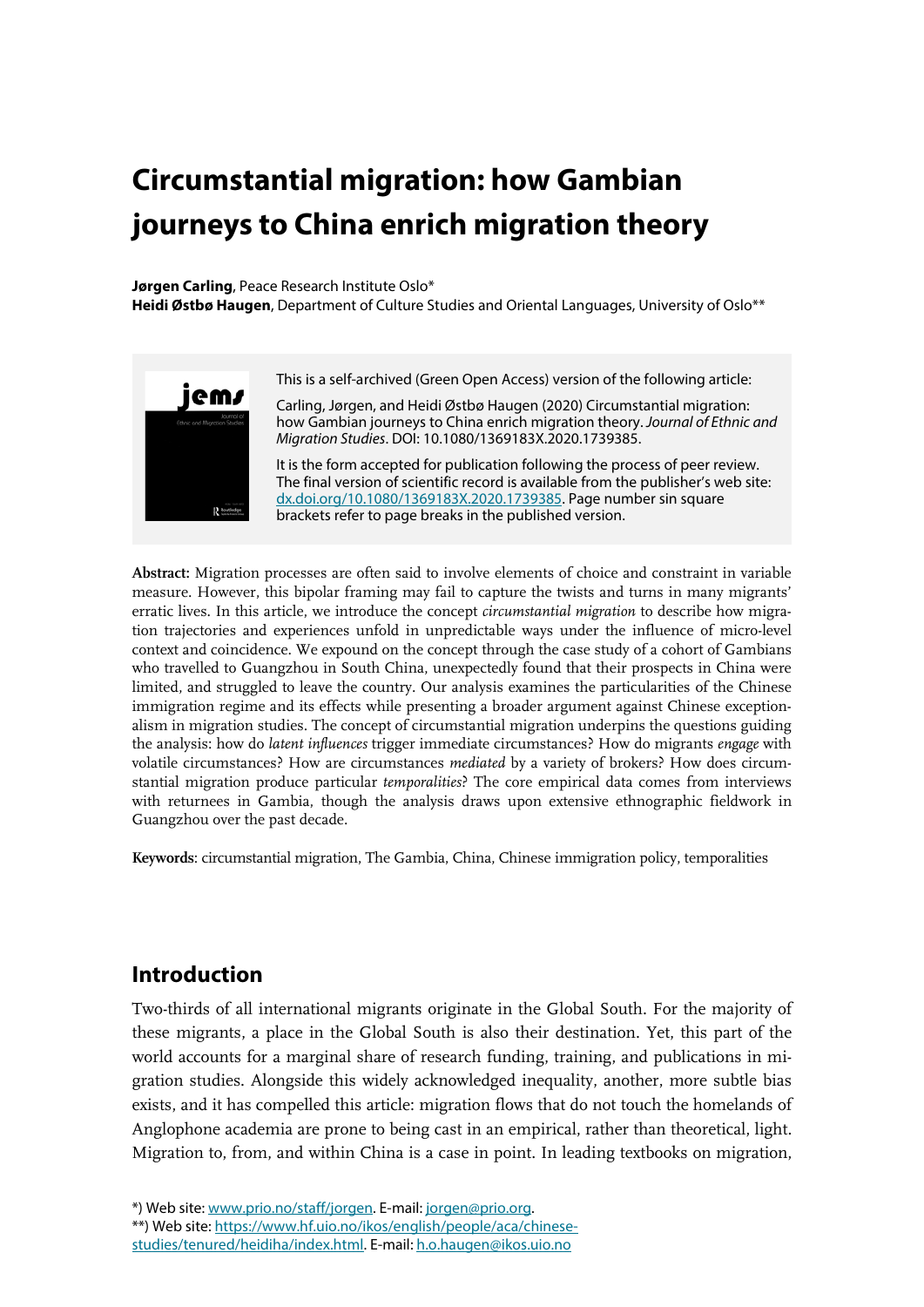China plays a marginal role compared to North America and Europe (see, for example, Mavroudi and Nagel 2016; Castles, de Haas, and Miller 2014; Samers and Collyer 2017). However, the geographic bias is by far the most pronounced in the primary textbook on migration *theory*. The latest edition of Brettell and Hollifield's (2015) *Migration Theory: Talking Across Disciplines* has more than 150 references to the United States; a sole reference is made to China.

Fifty years ago, the president of the American Historical Association wrote—with tongue in cheek—that American academics have been quick to conclude that they better 'leave Chinese matters to the China expert' (Fairbank 1969, 868). This criticism of Chinese exceptionalism was put forth at a time when China was closed to most foreign scholars and students, and few Chinese scholars published in foreign languages. Today, the situation is radically different, and the sustained tendency to settle for idiosyncratic descriptions of Chinese migration is all the more disconcerting.

In this article, we examine the experiences of a cohort of Gambians who travelled to China with ill-informed expectations that landed them in diverse unforeseen and difficult situations. We draw upon their narratives to develop a general argument about the volatility of migration trajectories and experiences, centred on the concept *circumstantial migration*.

Gambian overseas migration as well as Chinese reception of foreigners exhibit distinct features. Yet, their context specificity does not render these empirical framings marginal to global knowledge production, suited for colourful documentation rather than theoretical discussion. Rather, *all* knowledge is provincial in the sense that all theories are developed within specific contexts (Chakrabarty 1992). The role of serendipitous empirical discoveries in the development of social theory is well established in the social sciences (Merton 1948). However, there are global inequalities in whether contingent observations are used as vantage points for theorising with the potential to transcend local contexts, and the tendency to particularise China has been especially strong (Chen 2010).

The next section introduces the concept of circumstantial migration, linking it to other recent development in migration research. Thereafter, we provide a brief background on African migration to China and account for our methods and data. The remainder of the article applies the concept of circumstantial migration to our empirical case, first focusing on the specificities of the Chinese context and then proceeding with an empirically informed elaboration of four general arguments concerning migration and circumstance.

## **Circumstantial migration**

Migration research has engaged with agency and structure as complementary frames of reference. The conceptual pair has been formulated as, on the one hand, agency, choice, or volition, and, on the other, structure, force, or constraint. Most researchers assign explanatory power in migration processes a combination of agency and structure, maintaining the conceptual pair as a central reference frame (e.g. Bakewell 2010; Mainwaring 2016, Feng et al., this issue). The interplay of agency and structure is indeed central for understanding and explaining migration dynamics. At the same time, migrants' lives often take turns that result from neither decisive agency nor structural determination – and not even a combination of the two. Influences beyond the poles of the traditional theoretical dichotomy also help explain whether and how people move or stay.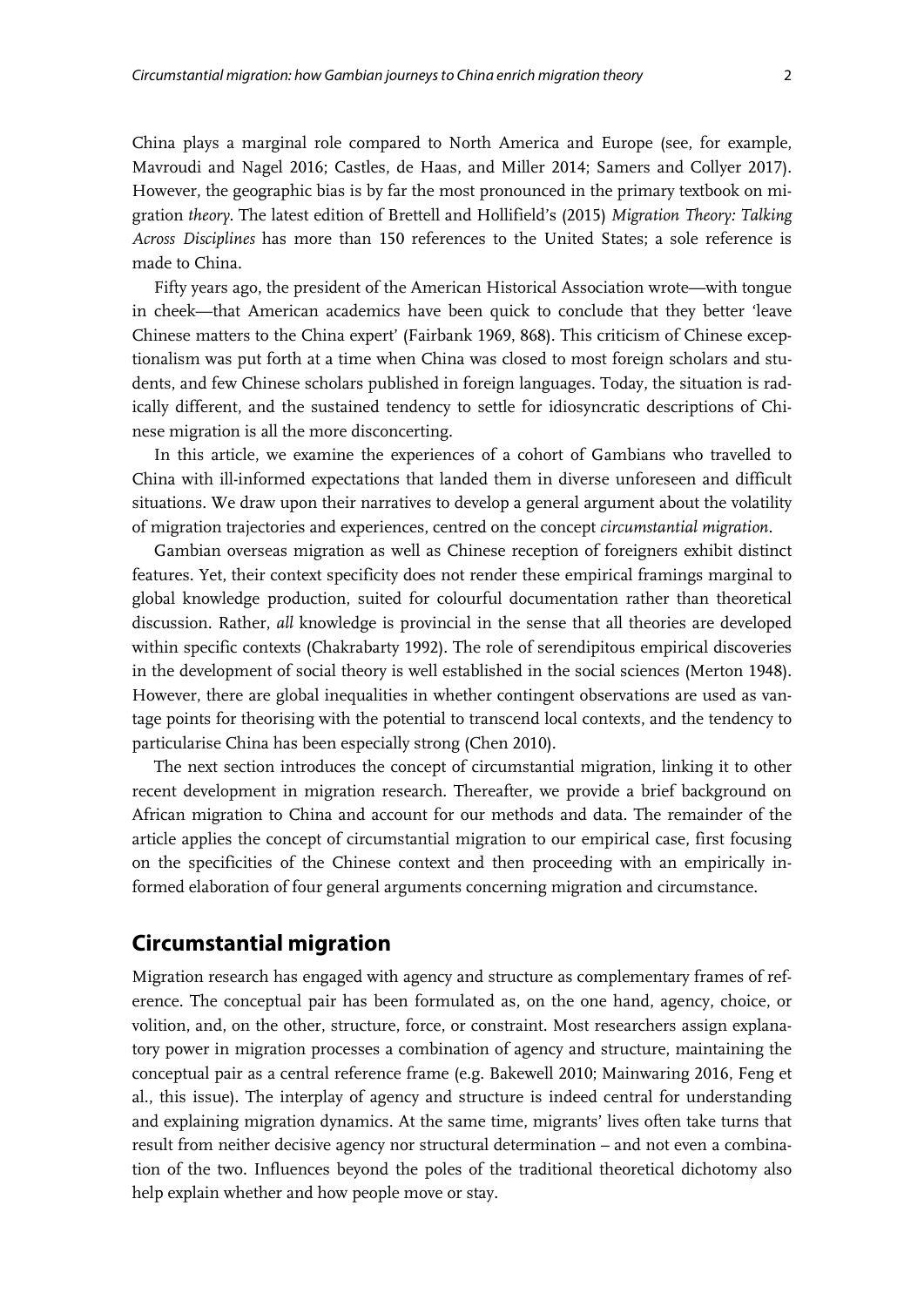We propose the concept *circumstantial migration* to describe migration trajectories and experiences that unfold in unpredictable ways under the influences of coincidence and micro-level context. The concept is not a categorical label for certain migrants or migration flows, but rather a designation that adds to our understanding of *how* migration takes place and is experienced. In this sense, it is comparable to the notion of 'chain migration', which describes dynamics that may shape diverse migration flows rather than a particular category of migration.

The two reference points in our definition of circumstantial migration—coincidence and context—are easily understood as fundamentally atheoretical. If something occurs by coincidence—randomly—it seems futile to search for a theoretical explanation. Typical coincidental elements in migration processes include chance encounters with others, good or bad luck at critical junctures, and accidental discovery of opportunities. Context, too, often stands in opposition to theory in the sense that calls for attention to context typically imply that the influence of empirical specifics trumps generalising theoretical postulates. Here, we think of context at the micro-level as the situations in which chance events happen, and which contribute to determining their consequences.

Circumstantial migration, as an outcome of context and coincidence, is, therefore, a theoretical concept—a heuristic tool for understanding a complex empirical reality. First, it holds potential for understanding twists and turns as constitutive elements of many migration experiences, rather than as 'noise'. Second, it interrogates why circumstance plays a prominent role under certain migration regimes. Third, it invites examination of how plans and serendipities interrelate.

The idea of circumstantial migration intersects with emerging strands of research on 'trajectories' and 'journeys' within migration studies (Schapendonk et al. in press; Mainwaring and Brigden 2016). The spatial framing of this work deviates from the conventional binary of origins and destinations. Circumstantial migration can also mark digressions from the conventional teleological sequence of departure, arrival, settlement, and integration. Moreover, research on trajectories and journeys highlights the unexpected, ambiguous, and erratic aspects of migration experiences. Our contribution broadens the mobilities optic, which includes capacities to aspire and plan, but also fluctuating practices, unintended consequences, and happenstance (cf. Carling and Collins 2018; Zhang 2018).

The uncertain twists and turns of circumstantial migration often translate into subjection of the migrant. Indeed, circumstantial migration may both result from and contribute to migrants' powerlessness vis-à-vis migration regimes as well as other social actors. However, uncertainty can also signify possibility in a positive sense. As Cooper and Pratten (2014, 2) write: 'uncertainty is a social resource and can be used to negotiate insecurity, conduct and create relationships, and act as a source for imagining the future with the hopes and fears this entails'. In other words, circumstantial migration might be more at odds with images of migration as a deliberate and well-planned endeavour than as a form of adventure. The element of adventure can be important in all migration, including departures that take place under challenging circumstances (Alpes 2017; Pandolfo 2007; Oumar Ba and Choplin 2005).

The dynamics of Gambian migration to China entails migration experiences that are particularly illustrative of circumstantial migration. The migration reflects the intersection of two contexts with particular characteristics: immigration to China, which we address in a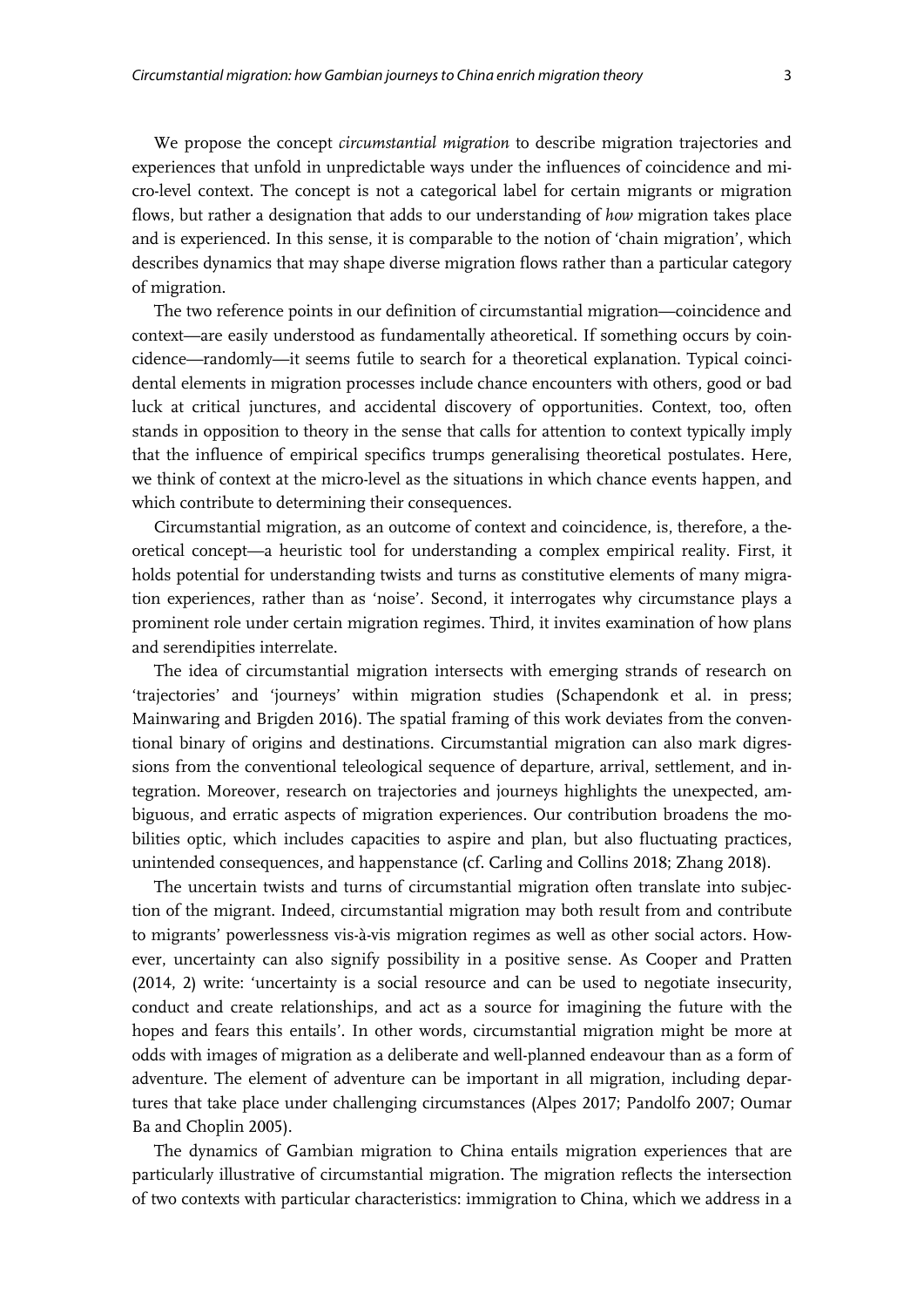later section, and emigration from West Africa, which is comprehensively examined elsewhere (e.g. Alpes 2016; Conrad-Suso 2019; Gaibazzi 2015a; Hernández-Carretero and Carling 2012).

## **Methods**

Our data derives from a decade of ethnographic research on migration and trade between West Africa and South China starting in 2009. The city of Guangzhou is home to the largest African population in Asia. We both lived in Xiaobei, a Guangzhou neighbourhood with a high concentration of African immigrants, for 12 months in 2014. One of us, Heidi Østbø Haugen, accompanied return migrants and traders to Nigeria, Gambia, Ghana, and Togo on four shorter fieldtrips between 2011 and 2015.

Gambians in China were first interviewed by Haugen in 2009. The second half of 2014 saw a noticeable upturn in the number of Gambians arriving in Guangzhou, mostly of men with aspirations to find work. Another researcher who was doing fieldwork in the city at the time, Manon Diederich, approached Haugen on behalf of the Gambian men to inquire about opportunities for assisted voluntary return. The men were eager to document their experiences, both for their own reference and to warn others, and Diederich and Haugen facilitated this endeavour. In 2015, Haugen went to the Gambia to interview returnees and create an online platform for information-sharing. She carried out semi-structured interviews with 12 returnees from China. Interview notes were organised and coded in NVivo along with data from participant observation. The names used in this article are pseudonyms.

## **Chinese circumstances**

The experience of the Gambians should be understood within the broader context of international migration to China. Immigration flows to China are tiny in relation to the native population, but they are growing and diversifying, simultaneously reflecting and stimulating the global integration of China's economy (see Zhu and Qian 2020). In the case of Africans, migration to China is also spurred by restrictive immigration policies in Europe, which have diverted prospective migrants towards new and more accessible destinations, including China (Mathews, Lin, and Yang 2017; Haugen 2012; Jordan et al., this issue). Some are drawn to South China by the region's trading opportunities, although a focus on economic prospects alone does not account for the diversity in trajectories and motivations of Africans arriving in China (Lan 2017; Bertoncello and Bredeloup 2009; Haugen 2014).

China's administration and legislation of migration have not changed in pace with developments on the ground. The country's first comprehensive immigration legislation was passed in 2012 (Liu 2016). The law introduced harsher penalties for illegal entry, stay, and employment in China. In Guangzhou and neighbouring administrative districts, local branches of the Public Security Bureau (PSB) and individual police officers are motivated by performance statistics and monetary incentives for pushing undocumented migrants out of their precincts or detaining them (Huang 2018). On the one hand, this reflects China's moving towards a relatively streamlined restrictive immigration policy regime, akin to the norm in high-income countries. On the other, the experience of being a foreigner in China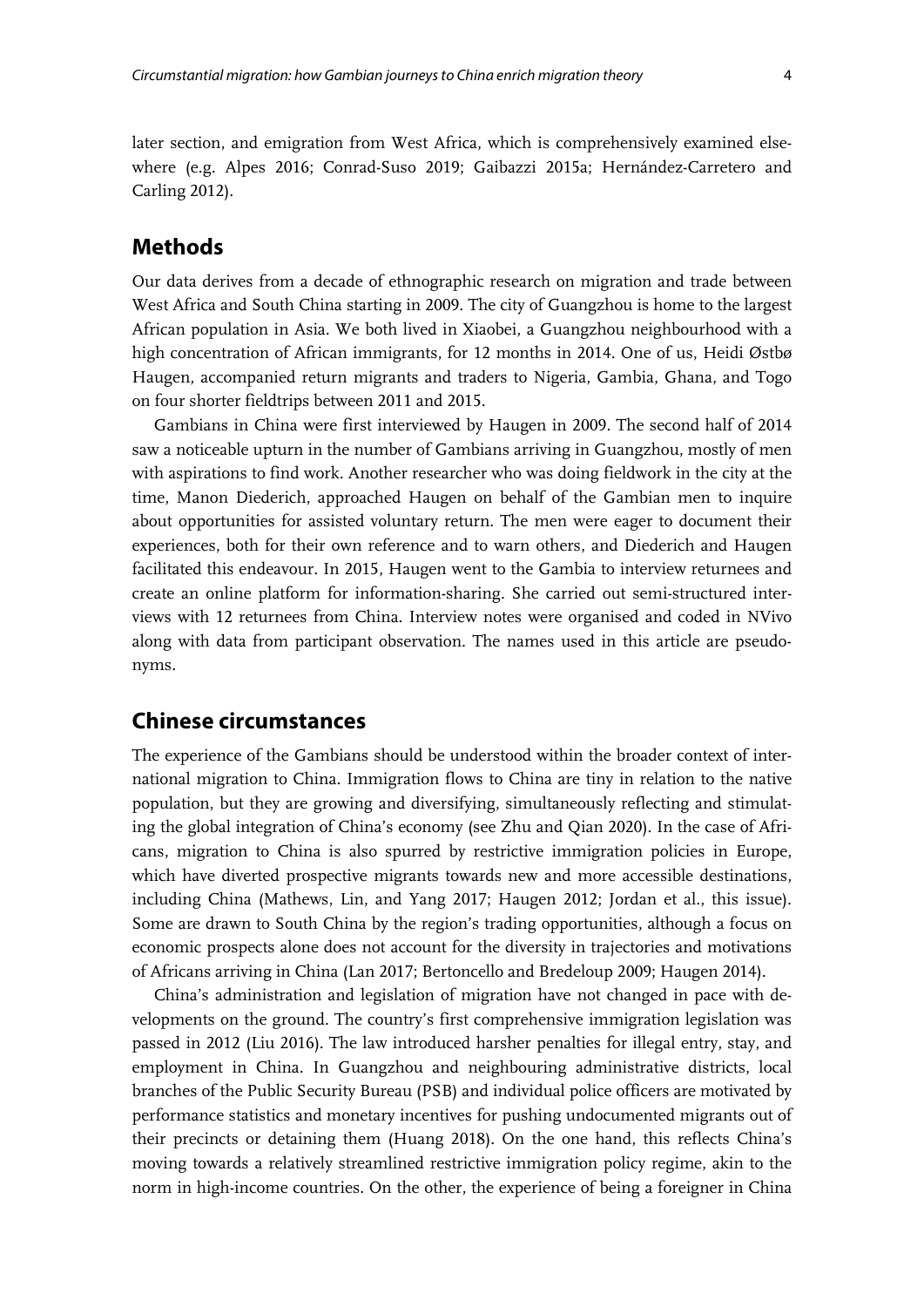is shaped by a range of particular, sometimes confusing circumstances, which we discuss in the next section.

#### Illegibility of the immigration regime

Even in a global context where migrants often face bewildering bureaucracies, the Chinese immigration regime is particularly illegible. One perplexing reason is that authorities treat regulation of immigration and foreigners as confidential. As legal scholar Guofu Liu (2016, 12) points out, 'the majority of immigration laws, regulations, and policies are internal and not open to public scrutiny'. Another cause for disorientation is that practices vary greatly from place to place, whether between Chinese embassies abroad, points of entry into the country, or cities and counties across China. People adapt to these changes by, for example, applying for visas where embassies are known to be lenient, renewing visas in parts of China with less restrictive practices, and moving to districts where the local PSB is more tolerant of undocumented migrants. In Guangzhou, increasingly restrictive policies towards foreigners has contributed to a recent decline in the number of Africans legally residing in the city (Huang 2018; Liang and Le Billon 2018).

Sudden changes in policy or practice further contribute to the illegibility of China's migration regime. For example, Hong Kong immigration authorities abruptly stopped accepting Gambian arrivals from Mainland China without any announced policy change. Within the mainland, renting an accommodation to undocumented migrants may be tacitly tolerated by the local PSB during some periods but clamped down on at other times (Haugen 2018). The combined lack of a transparent legal framework and policy and practice variations across space and time obstruct migrants' informed decision-making.

#### Interplay with management of internal migration

Chinese discourses about undocumented migrants commonly refer to the problem of *san fei*, or 'the three illegals': illegal entry, illegal residence, and illegal employment (Pieke 2012). The regulation of residence is a distinctive feature of China's migration control that derives from the history of controlling internal migration. Legal instruments and institutions designed to manage internal population movement have now also become tools for implementing Chinese immigration legislation. Whereas residence certification is largely abolished for internal migrants, foreigners in hotels, dormitories, and apartments must register with the local PSB. Residence registration serves three main purposes: to turn away foreigners without valid visas, to maintain records of where foreigners live, and to keep foreigners out of designated geographic zones and cheap housing where the police denies registration.

The 2012 Exit and Entry Administration Law imposes a CNY 2,000 (USD 330) penalty if foreigners fail to register their rental housing (Ministry of Public Security 2012). Furthermore, the law makes ordinary citizens bear responsibility for enforcing China's immigration policy: under Article 45, anyone who becomes aware of foreigners who have entered, reside, or are employed illegally in China are required to notify the police. In South China, financial incentives are offered to citizens who inform on people who house or employ undocumented migrants (Guangdong Government 2011). These developments imply a double displacement of borders that can be observed in many parts of the world: border control is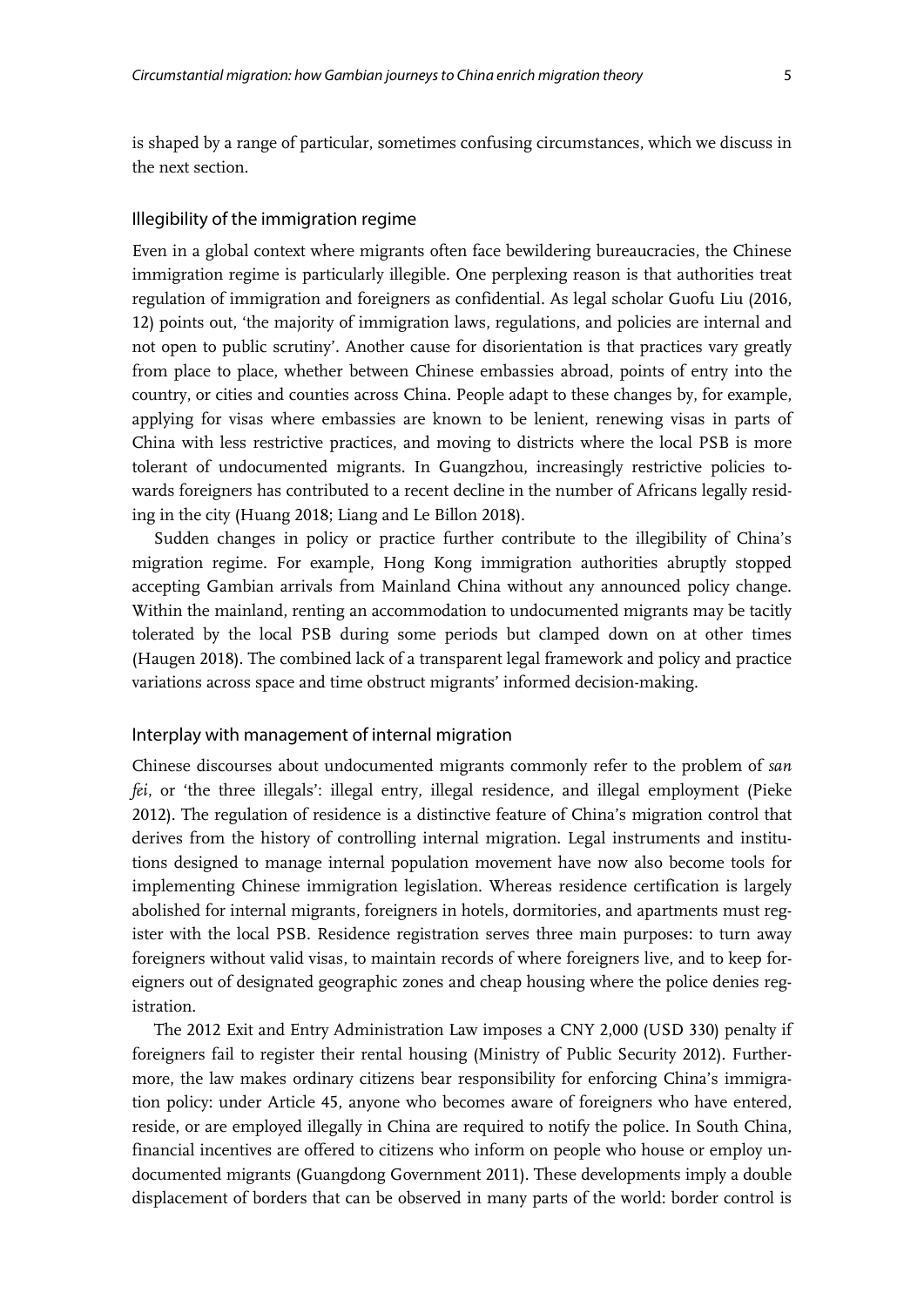dispersed and shifted away from the nation's outer edges, and the responsibility for monitoring the border is increasingly placed on non-state actors (cf. Guiraudon and Lahav 2000). The decentralisation and privatisation of enforcement of immigration control renders migration control less predictable and more contingent on local circumstances.

#### Networked entrepreneurship

The immigration regime aside, foundations to maintain a livelihood in China present African migrants with particular opportunities and challenges. It is primarily the export of Chinese manufactured goods to Africa that underpins the African presence in Guangzhou, directly or indirectly. Many African residents run trading businesses in collaboration with relatives or business partners in Africa; others provide services to visiting merchants. There is a symbiotic relationship between the many short-term African visitors and the comparatively few long-term African residents (Mathews, Lin, and Yang 2017; Lan 2017).

African newcomers without capital may find a more settled person who provides their pocket money in return for help with packing goods and running errands. Such stopgap arrangements can be important as migrants seek to enter the trading economy. Doing so requires a large network of potential customers at home as well as acquaintances in China who can guide them to the right suppliers and efficient logistics providers. In other words, gaining a foothold in China represents an extreme case of the more general argument about the strength of weak ties (Granovetter 1973; Dekker and Engbersen 2014). Even well-to-do Africans in Guangzhou continue to rely on a broad set of relations throughout their stay for their businesses to remain successful.

#### 'A stepping stone to anywhere'

The trading business holds promise of international mobility. Circular migration and the maintenance of social relations in both places of origin and destination is an ideal scenario for migrants in various parts of the world. Migrants typically earn money in the country of destination and divide their investments between the societies of origin and destination. In China, investment opportunities are severely curtailed by restrictions on foreign ownership. At the same time, circulation is as much a business necessity as a social aspiration. Successful African entrepreneurs with Chinese residence permits tend to travel frequently in order to manage at one end of the business, sourcing and export, and at the other, import and wholesale.

Those who lack social networks and skills to succeed in business may see China as a stop en route to more desirable destinations where wage work is available. 'I can use China as a stepping stone to anywhere,' a Gambian man said hopefully. Some planned all along to use China to reach other destinations, while others realised only after they arrived that wage work is hard to come by. For many, China unintentionally becomes the end point of their migration trajectory. For others who leave while their Chinese visa is still valid, a feasible onward journey is to explore opportunities in Malaysia, Thailand, or elsewhere in Southeast Asia.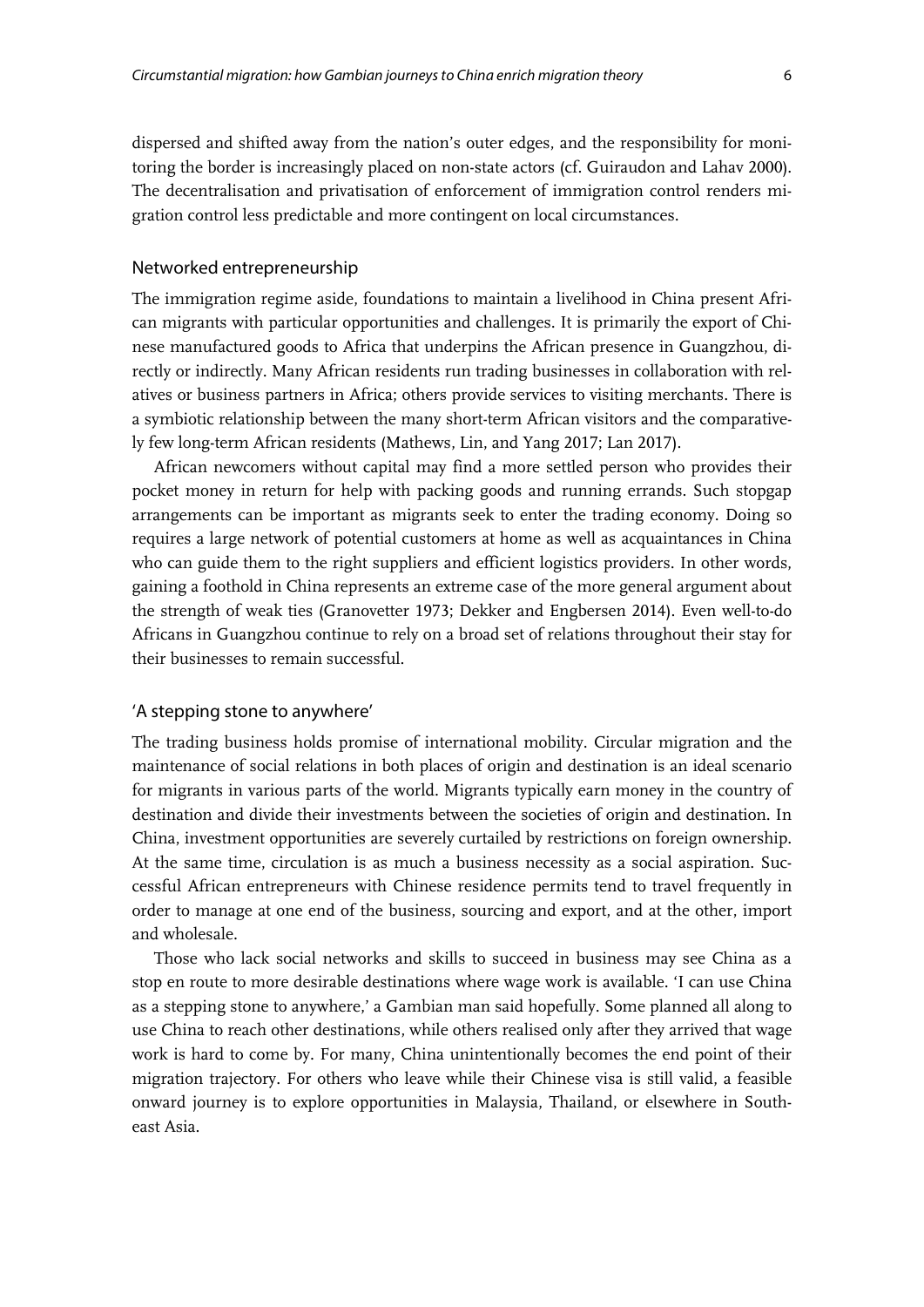#### Barriers to exit

The Chinese immigration legislation passed in 2012 was entitled the 'Exit and Entry Administration Law of the People's Republic of China' (Ministry of Public Security 2012). The equal emphasis given to exit and entry reflects the tight control over departures for much of the PRC's history. Only since 1985 have foreigners with valid Chinese visas been able to leave the country without applying separately for an exit visa (Liu 2009).

Currently, foreigners face severe barriers to exit if they overstay their visa. To leave China, they must obtain an exit permit from the PSB. Occasionally, exit-visa applicants have been imprisoned for immigration offenses after having approached the PSB to apply for an exit permit. More commonly, the PSB instructs prospective applicants to prepare a number of documents, with requirements varying across PSB branches. In Guangzhou, exit-visa applications require a valid passport, a prepaid plane ticket, proof of payment of a CNY 10,000 fine, and residence registration. Paradoxically, the residence registration can only be acquired by foreigners with a valid visa. The catch-22 situation deters many undocumented migrants from applying for exit permits in Guangzhou, pushing them towards other administrative regions. Complicated regulations and divergent practices have created a market for informal brokerage of exit permits. Rather than seeking the services of expensive and unreliable brokers, many undocumented migrants with a desire to leave China remain until they are intercepted, incarcerated, fined, and deported at their own expense.

Having reviewed key aspects of the Chinese context, we now examine the dynamics of circumstantial migration as it is expressed in our material on Gambian migrants.

## **Latency and circumstance**

When migration is circumstantial, it defies explanation with reference to particular causes. However, circumstantial turns often unfold against a backdrop of latent influences. For Gambians in China, three such influences stand out.

The first is the widespread migration aspirations in West Africa. The Gambian informants we encountered in China and the Gambia came from social environments where the quest for international migration is entrenched (cf. Gaibazzi 2012). The barriers to migration from West Africa are overwhelming, and many people—young men especially therefore find themselves in a situation of involuntary immobility (Carling 2002). When individuals live with a desire to leave, a momentary opportunity can trigger an unplanned departure (Åkesson, Carling, and Drotbohm 2012; Boccagni 2017).

In most cases, young Gambians' migration aspirations remain unfulfilled. Yet, the departures of a few keep the dream of migration alive for many others. Unexpected and unannounced departures add to the anticipatory sense of possibility among those who remain. The implication is that you must be prepared. 'You have to file a passport,' said Jatta, one of the Gambian returnees, 'even if you don't plan to travel. You have to be ready if something comes up.'

This 'be-ready' mode illustrates the interaction of agency, structure, and circumstance in migration processes. Socioeconomic, cultural, and geopolitical structures go a long way in explaining the migration aspirations of Jatta and his peers. Furthermore, the migration regime affects migration patterns, including the containment imposed through visa requirements, carrier sanctions, and border controls. The young men's agency is expressed in their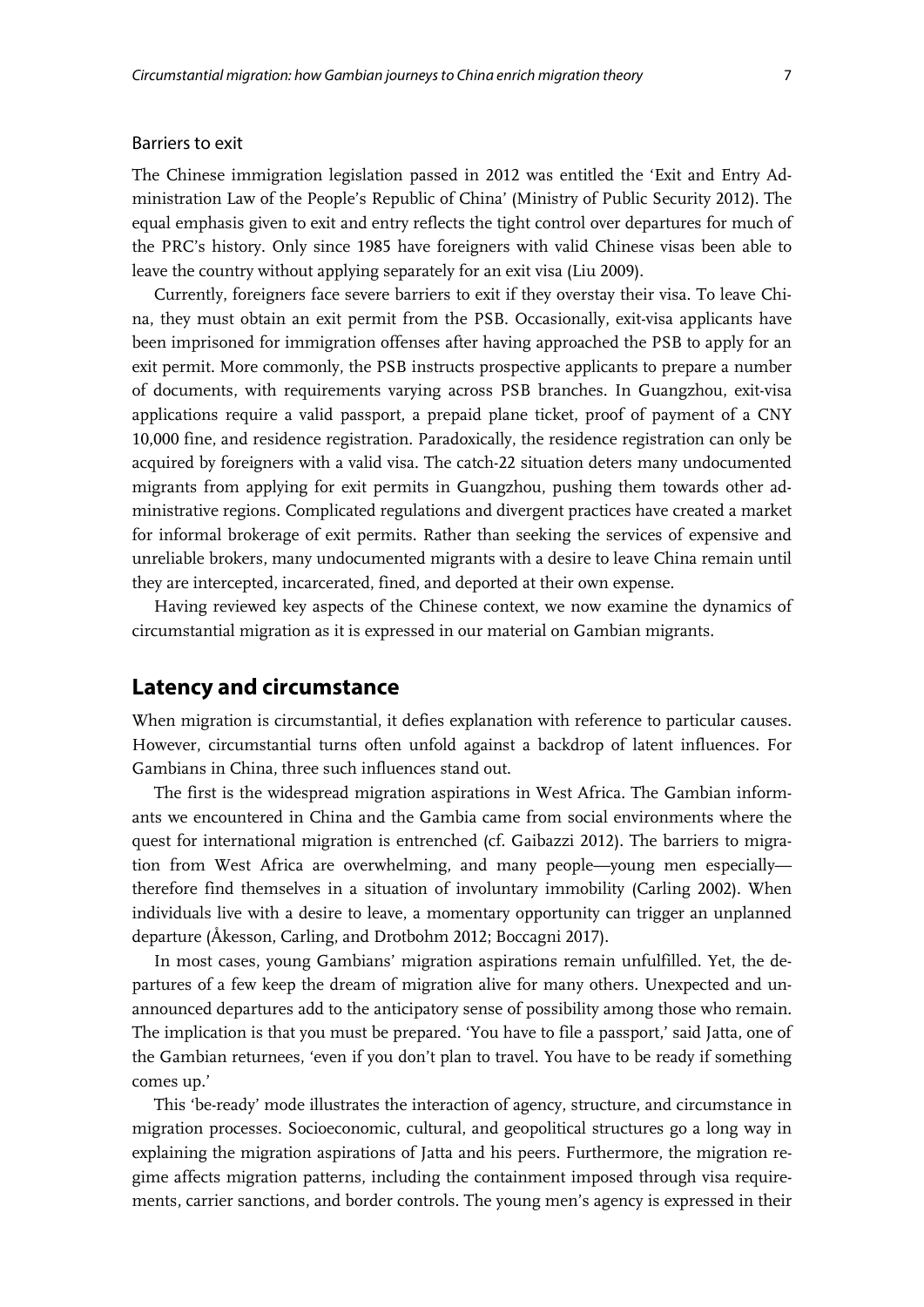capacity to aspire (Appadurai 2004), as well as in strategic actions, such as obtaining a passport. Actual departures, though, are also products of circumstance; opportunities to leave present themselves serendipitously to some Gambians, but not others.

The collective anticipation of migrating may override individual preferences. Findings from a survey in neighbouring Senegal corroborate this point (Carling et al. 2013). Respondents were asked if they would prefer to move abroad or to remain in Senegal. They were also presented with the scenario of being given the necessary papers to go to Europe and asked if they would go or not. A third of the people who had preferred to *remain* still said that they would seize the opportunity to go to Europe. This paradox arose because migration overseas was so communally coveted that failing to seize such an opportunity would be a social liability. It also illustrates the scope for circumstance in determining timing, destination, and conditions of migration.

China was not the preferred destination for the Gambians. From a Gambian perspective, China occupies the middle tiers of what Paul (2011) calls a hierarchy of destinations: more attractive than regional destinations such as Senegal and Angola, yet inferior to the United States and Europe. Several of the informants had tried to go to Europe, which typically means travelling first to another West African capital to 'look for a route' (Gaibazzi 2015a). Upon returning to the Gambia from China, Jatta explained that he initially went to Dakar, Senegal, intending to travel to Europe. Upon losing the money he had brought to finance this journey, he was approached by an agent offering to arrange for a less expensive Chinese visa. The agent was a relative, and given that he had already left the Gambia with the intention to emigrate, Jatta took up the agent's offer.

Once in China, Hadim, another informant, and many other Gambians discovered a reality that challenges the notion of hierarchically ordered destinations: China offered opportunities for Gambians of a certain socioeconomic position, but not for all. As one Gambian put it: 'China is designed in such a way that you cannot earn anything there. You can buy goods and earn money from selling them in your own country, but you cannot earn anything in China.' Indeed, the only source of income some of the Gambians found was working as errand runners, cleaners, or helpers for other West Africans. On top of the challenge of survival in China, there was a stigma attached to not being able to find a job after successfully having emigrated. 'What people think,' one informant explained, 'is that you are sitting around because you are too lazy to find a job.'

A second latent influence is the complications of leaving China. Many Gambians ended up overstaying their visas, often as the result of a circumstantial turn of events. A number of them tried to move on to Hong Kong, but were denied entry or deported to the mainland after a short stay there. At that point, their Chinese visas had expired or were about to. Others simply had no return ticket, since the agents who brought them to China commonly cancelled the return immediately after their clients had arrived. Some Gambians overstayed simply by failing to take action in time. These pioneers in a new migration flow were oblivious to the extreme difficulties of being undocumented in China.

Like the initial force of pursuing emigration, the quest to get unstuck in China took unforeseeable turns. One example was the switch to being asylum-seekers. None of the Gambian informants left their home country with the intention to seek asylum, but in China this emerged as a possible way out of overstaying. In practice, seeking asylum meant travelling to Beijing, 1,900 kilometres away, and requesting an interview with the UN Refugee Agency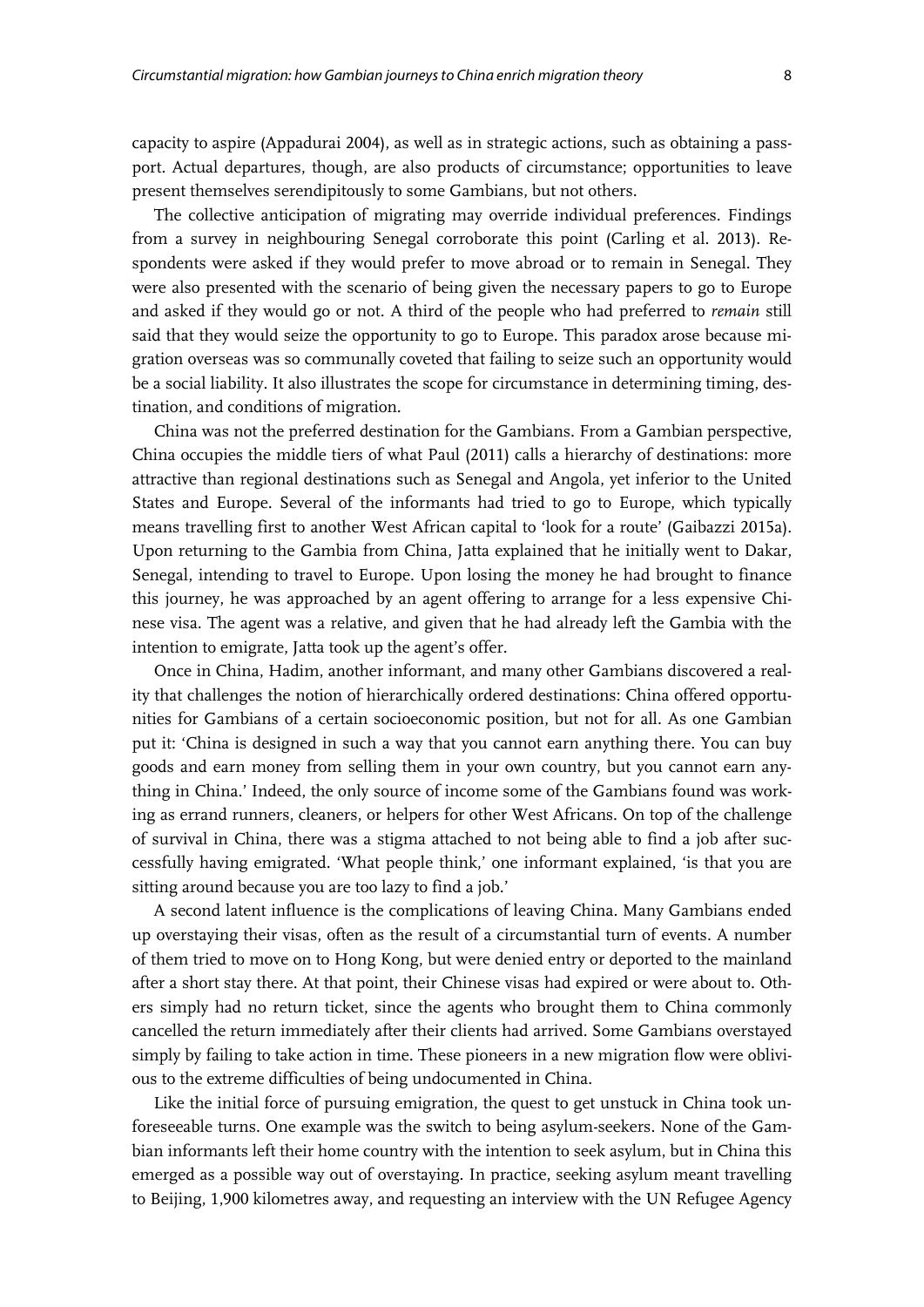(UNHCR). A backlog of cases meant that the interview itself would take place about six months after the request. One Gambian believed that he was protected by his interview appointment slip. He showed it to the police upon being stopped on the street in Guangzhou and declared 'this is my asylum.' Back in the Gambia, he told Haugen how his heart had sunk when the police had replied 'this is nothing, we don't allow this sheet.' He was detained and spent several weeks in jail before repatriation, being but one of several Gambians detained in Guangzhou while waiting for UNHRC to process their application. In another case, a Gambian man was warned by UNHCR staff in Beijing that he would risk arrest in the months prior to his appointment. He then decided to pursue a student visa instead.

The experiences of seeking asylum illustrate the illegibility of the migration regime that the Gambians sought to navigate. The unpredictability was confounded by their own limited experience and understanding of Chinese and international migration legislation. At the same time, each case exemplifies how migrants' agency co-produces the circumstantial outcomes.

A third latent influence on the Gambians' circumstantial migration was the stigma of empty-handed return. Several factors combine to place great pressure on returnees: overseas migration is a scarce and coveted opportunity; family members and relatives have often contributed to financing the migration; and the potential benefits of migration are highly visible through migrants' construction projects, investments, and gifts. In such contexts, returning with nothing to show or share can be a painful and humiliating experience (Hernández-Carretero 2016; Haugen 2012). Two of the Gambian returnees from China were called 'cowards' for coming back. 'People say you are afraid. They can ruin your reputation and ruin your life. You come back with stress, and people put more stress upon you,' one of them said. Avoiding a humiliating return had a powerful influence on circumstantial twists in migration trajectories. After disappointment in China, some pursued onward journeys to other Asian countries. Thailand, for example, was believed to offer chances for obtaining a visa for a more desirable destination. Those who went to Thailand found that the country neither provided employment opportunities nor ways to obtain visas. In a last attempt to avoid the stigma of returning from abroad without any money, many Gambians remained in Dakar on their way back from China, rather than travel home to the Gambia. Their hope was to find a way to re-emigrate that would eventually allow for a dignified return.

### **Engagement with circumstance**

Circumstantial migration involves and requires a specific form of agency on the part of migrants: improvisation in response to shifting challenges and opportunities. Even as migrants are stimulated by overarching or latent motivations, pursuing them under volatile circumstances requires agility more so than meticulous planning.

Such agile manoeuvring of a marginal position is common in the form of 'hustling' within and beyond the context of migration. The notion of hustling signifies 'an assemblage of everyday struggles, dealings, and opportunistic practices in the absence of formal institutional support' (Thieme 2017, 3). Such struggles defined the Asian sojourns of many of the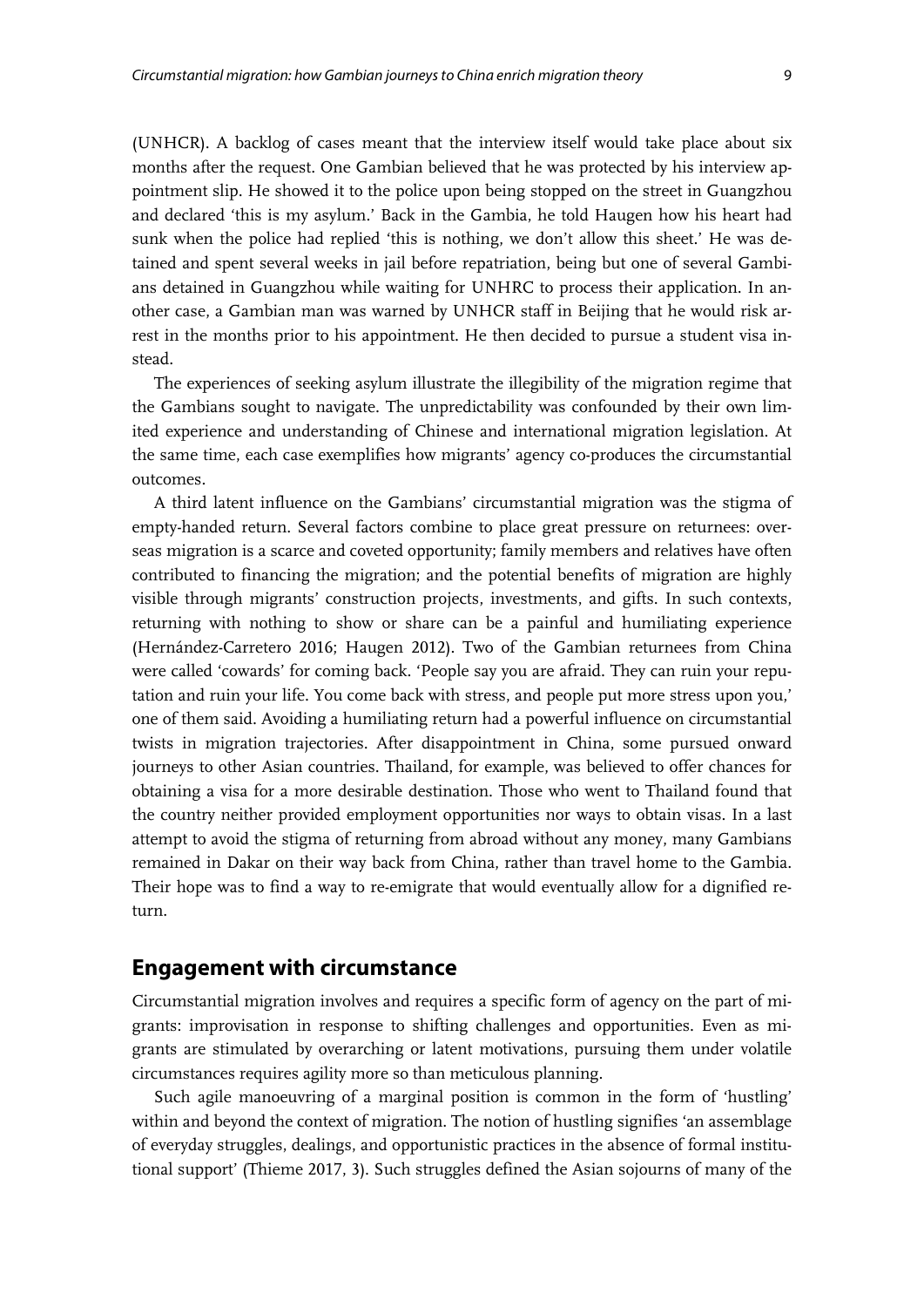Gambians. Given the obstacles to navigating the local economy, hustling was mainly concentrated to the circuits of other foreigners.

For example, one young Gambian, Osman, recounted two contrasting experiences of hustling in China. In one incident, a wealthy African woman needed help with a car key that broke inside the lock. Osman and a friend managed to find someone who could fix it for a set price. They deliberated whether to mark up the fee when they told the woman how much it cost or to tell her the actual price and leave it to her to reward them. On Osman's initiative, they decided on the latter. The woman gratefully gave them more than USD 100. 'You are very good in the brain!' the friend exclaimed. Osman replied: 'This is Asia—if you are not good in the brain, you will be the next victim.'

The emphasis on perceptive skilfulness, rather than moral conviction, comes through in the other experience that Osman described. An Arab man had signalled to him on the street in Guangzhou that he wanted to buy marijuana. Osman told the man to give him the money, and that he would fetch the drugs. 'He gave me 150 RMB. I took the money and left. If he waited there from sunset to sunrise, he still would not see me,' Osman said laughingly. The two stories illustrate a key aspect of hustling as a form engagement with circumstance: it is not simply about seeing opportunities and seizing them, but about knowing *how*—at the right moment—to seize them.

Hustling is also descriptive of the migration trajectory as a whole. Going to China was, as we have described, about seizing an opportunity that appeared to be the best next step forward as well as adjusting to setbacks along the way. The migrants were conscious of the vastly different outcomes of migration to China, and they had many thoughts about what it took to succeed. When interviewed, they portrayed success as neither a meritocratic outcome, nor contingent on personal privilege and connections. Rather, success rested above all on a match between the migration destination and one's personal destiny. This was illustrated by Omar's description of his stay in Guangzhou after being denied entry to Hong Kong. He did not believe he could do well, which he expressed by saying: 'I knew that this place… maybe it's not my destination.' His choice of words reflects the complex relationship between earthly action and divine destiny in Islam. Predestination in Islam, argues Elliot (2016, 497), is not a fatalistic backdrop, but rather an inspiration for acting 'in specific, hopeful ways, in view of a future that has already been written'.

Among the Gambians, accounts of success or failure were also described with an emphasis on luck. A recurrent theme in which luck came up was the contrast between Hong Kong and mainland China. 'In Hong Kong, you might be lucky,' one man said. 'It's not 100 percent sure, but you might be lucky. In China, it's not possible to be lucky.' His description underlined the limitations of individual agency in the sense that, even in Hong Kong, making it is ultimately a question of luck. At the same time, his account emphasised the necessity of trying to enter Hong Kong. It explains the frustrations of those who were excluded from the place where luck was presumed to exist.

The process of entering Hong Kong was itself described as a matter of luck. The element of luck was important also when migration brokers were paid to facilitate the entry; working through an effective broker is itself a fortunate event. Religious and culturally specific nuances matter: in the Gambia, luck is not understood simply as a random, impersonal event; it is part of a person's destiny and invites quests to seek one's fortune (Gaibazzi 2015b).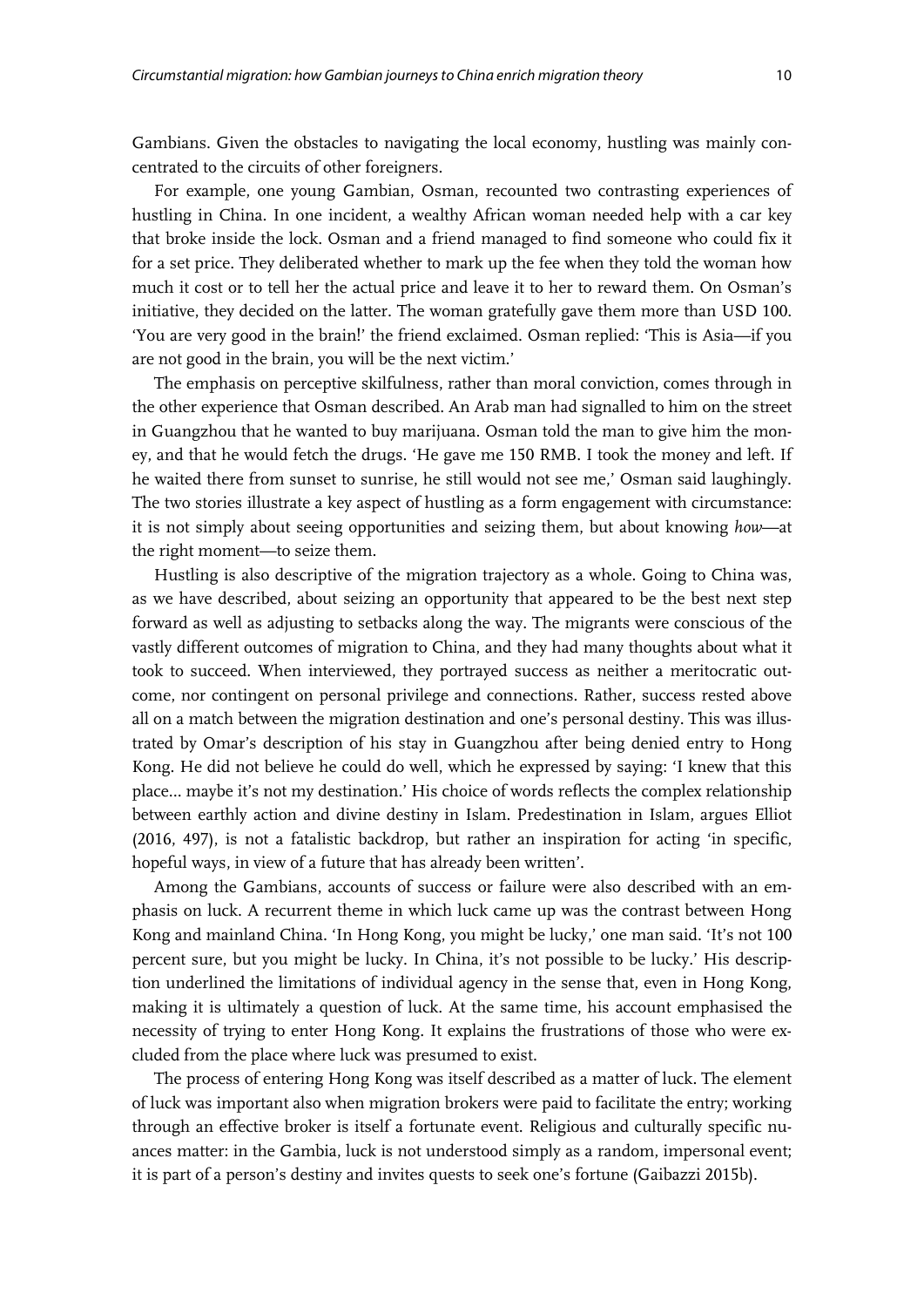## **Mediation of circumstance**

Migrants' subjection to circumstance creates a space for brokerage that helps exploit opportunities and overcome obstacles. The dynamics of brokerage in circumstantial migration can thus be understood as a particular form of migration facilitation. At the same time, attention to the role of brokerage also illuminates how circumstantial migration figures in diverse migration categories, including refugee migration and contract labour migration (cf. Alpes 2017; Gammeltoft-Hansen and Nyberg Sørensen 2013; Cranston, Schapendonk, and Spaan 2018; Reeves 2016). Scholars have embraced the terms 'migration brokers' and 'migration industries' as labels for a range of services that have functional similarities, yet take diverse legal, semi-legal, and illegal forms.

Brokers command knowledge, skills, networks, or influence that can be mobilised to help prospective migrants overcome obstacles. Their services can be provided against a variety returns that may include combinations of monetary payments, sexual benefits, social prestige, and altruistic desires to help. Depending on the context, brokers often operate under the competing incentives of short-term gains from exploitation of individual clients and long-term gains from building a reputation as trustworthy service providers. The most effective proof of a broker's effectiveness is their ability to arrange successful departures, for example, to China. This matters more than the migrant's eventual success at the place of destination (Alpes 2016).

The Gambians expressed dependence on brokers at many stages of their migration trajectories in and out of China. 'It is not difficult to get the Chinese visa,' said one return migrant. 'Agents have the resources you need, the bank statements, hotel reservation, and so on.' All the Gambians we interviewed in China and the Gambia travelled with genuine passports and visas, but the visas were often obtained on the basis of false documentation a common practice representing a low-key end of the spectrum of migrant smuggling in West Africa (Carling 2016). The extent to which the Gambians felt deceived by the brokers varied greatly: some insisted that it was immoral to bring them to an inhospitable country like China, while others said that the hardship in China was evident from the low brokerage fee and that any eventual success is beyond a broker's control.

Academic and popular accounts of migration brokerage typically figure brokers who mobilise resources for profit and migrants who instrumentally employ brokers to reach their aims. The notion of circumstantial migration complicates this picture. Brokerage in circumstantial migration introduces additional unpredictability, even as it helps migrants overcome obstacles, and it is not necessarily an instrumental transaction that is guided by the migrant's determination. The above-mentioned experience of Jatta is a case in point: his migration agent only managed to get a visa for China, not Europe or the US, and Jatta then spontaneously grasped this opportunity. In some instances, chance encounters en route shape migrants' trajectories in ways that do not reflect particular agendas (cf. Gladkova and Mazzucato 2017). In other cases, circumstantial migration is mediated by third parties with a stake in the migration project, for example, family members of the prospective migrant.

Hadim explained how the departure for China was neither his own idea nor a result of his own efforts. 'My wife wanted something better for me and for the family,' he said. 'She paid my ticket and the visa. She did everything for me to go. She was thinking that life would change, that your life will change in China'. He stressed that he did not blame his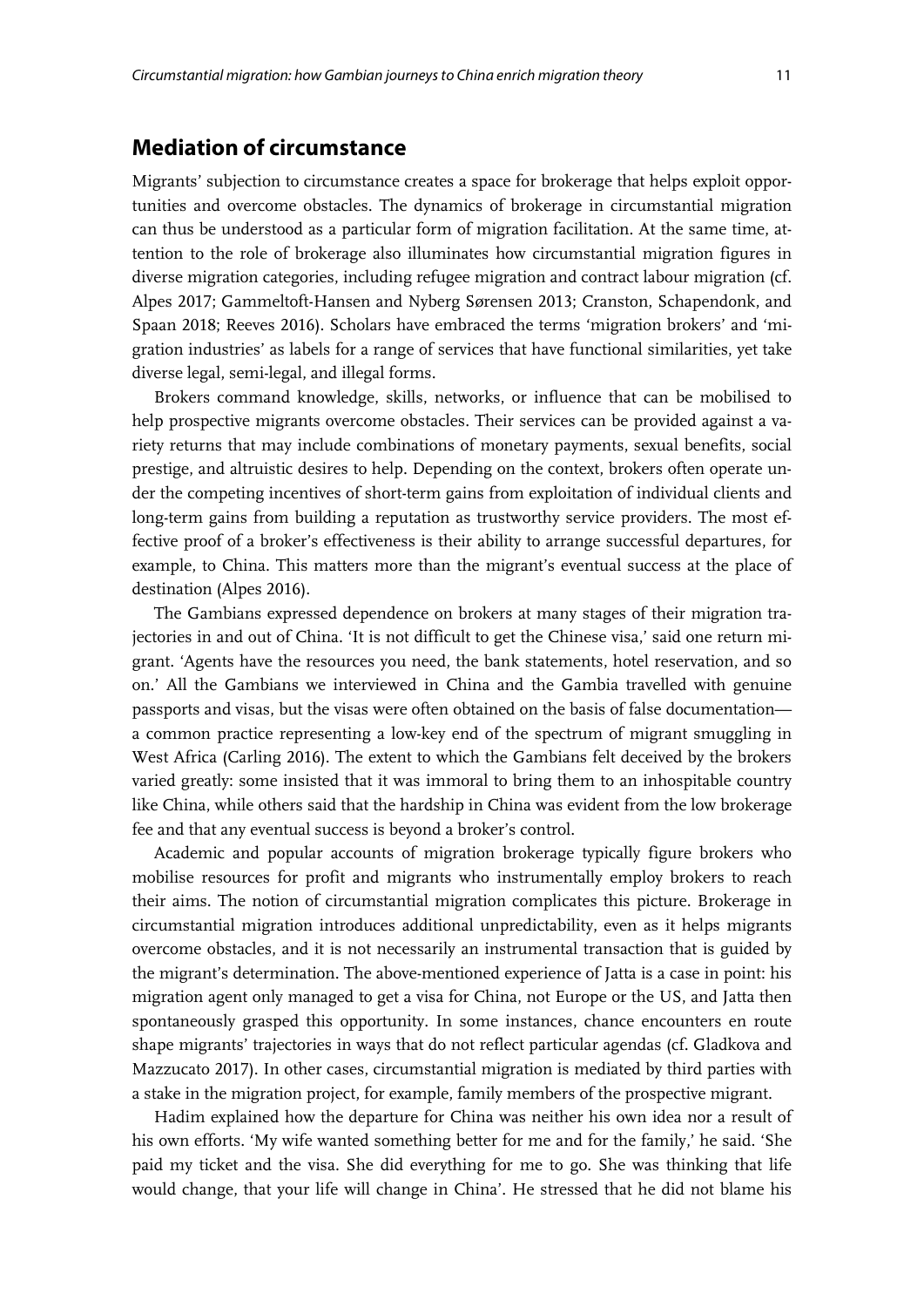wife for the failed experience. Instead, after his return, he kept placing trust in her advice to move to another destination. 'This time, let's try America, she said [to me]. Europe has a little bit of the same condition as China with the police, but America is better,' he recounted her advising.

## **Temporalities of circumstance**

Analysis of circumstantial migration can be enriched by insights from the recent temporal turn in migration studies (Baas and Yeoh 2019, Griffiths et al. 2013). In particular, it matters how circumstantial migration is simultaneously embedded in multiple temporalities at diverse scales. Our analyses of Gambian experiences point, in particular to the life-course anchoring of migration and the ambiguity of time as a menace and a resource.

The common Gambian term for a return migrant – *semester* – derives from a temporal expression, namely the Swedish word for 'holiday'. Scandinavia has been a main destination for migration from Gambia, and *semester* is now employed for anyone who has spent time abroad, including in China. *Semester* was previously associated with young men, often school dropouts, who emigrated and achieved wealth and social status that normally would be reserved for men of a more advanced age and class (Ceesay 2016). Migration could, in other words, be interpreted in a life-course perspective (cf. Kobayashi and Preston 2007; Bailey 2009; Findlay et al. 2015). In an age of involuntary immobility, however, most Gambians cannot travel to the countries where they believe goals can be attained. The youngest and the oldest of our informants who went to China in search of wage work were almost 30 years apart.

The Gambians' travels to China were generally not triggered by life-course events that interrupted the ordinary passing of time. Rather, they felt that time had been passing them by without bringing about opportunities for economic and social advancement. Their circumstances differed: some were married with children; others were responsible for helping their mothers and siblings and aspired to marry soon. There were men who worked lowwage jobs, owned their own taxis, helped out in their families' shops, or held university degrees that occasionally led to internships or temporary assignments. The diversity in resources and responsibilities notwithstanding, they waited for a chance to go abroad and simultaneously emphasised the value of staying busy during the wait. 'We are all hustling for our future. You don't sit,' one man noted.

Time spent abroad takes on a different significance than time spent waiting. Time in foreign countries is meant for economic accumulation through hard work. A few of the Gambians in China found informal work as delivery boys for Senegalese cooks, who sold food to Senegalese and Gambian business people. However, most had no way to make money. They lived together in small apartments sublet by African landlords who charged rent by the day. Staying in such apartments was illegal, which made many migrants afraid to venture out on the streets, where the police might intercept them. Restricted mobility confounded their disappointment with lack of employment opportunities in China. 'Time is not waiting for no man,' one Gambian said to express his frustrations. Another described passing days without working as emasculating and deviant, exclaiming: 'A large man sitting like that, it's not normal! […] Sitting down is good for old man, old woman, but not for youth man. It is the time you use your energy.'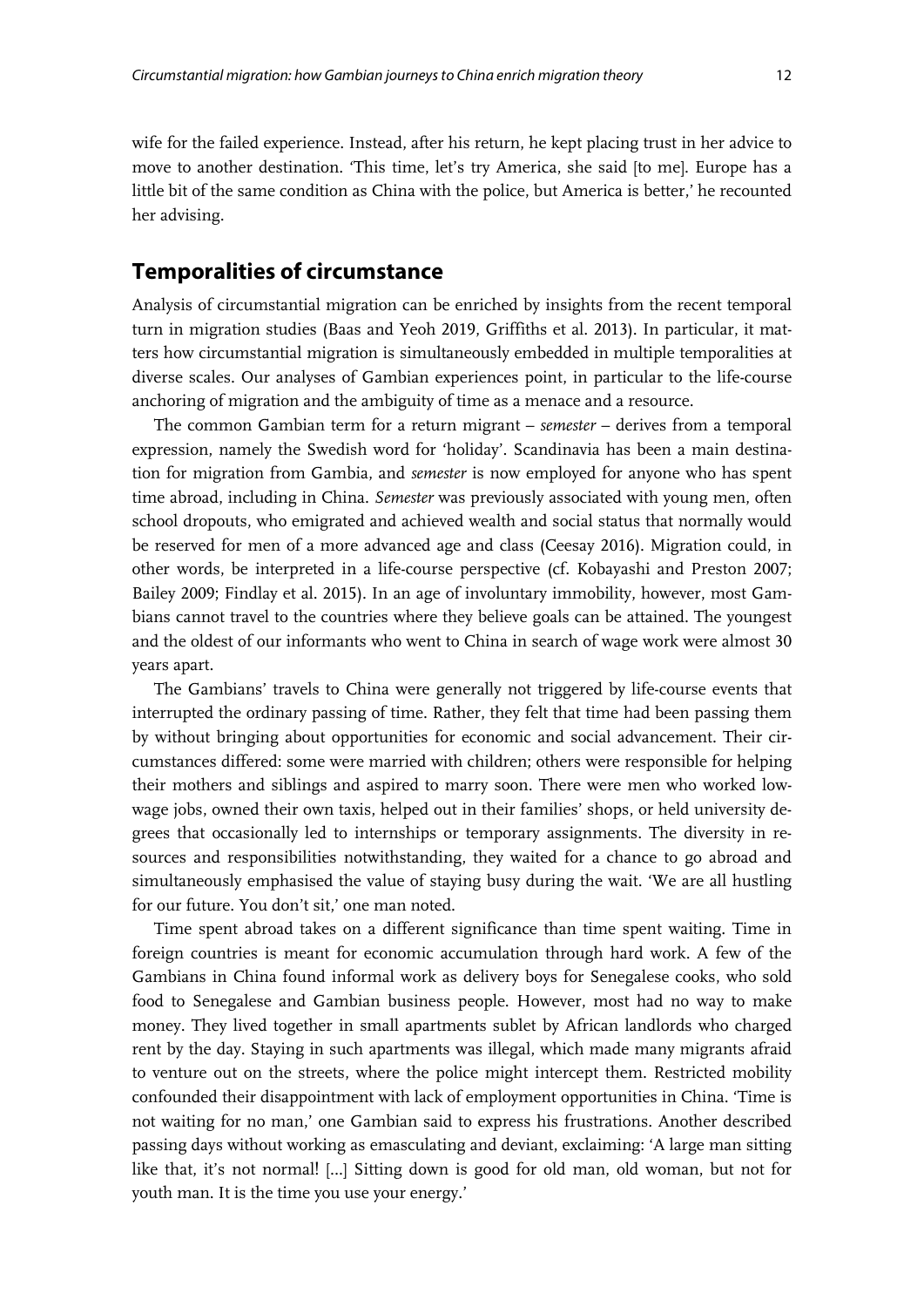The scene of inactive young men made a deep impression on Gambians who arrived in Guangzhou with the belief that their time in China would provide a chance to earn money. The situation prompted some to return to Gambia, while others promptly started to prepare for onward migration Hong Kong, Malaysia, or Thailand. Their experiences illustrate May and Thrift's (2003) point that time-space compression is not uniformly experienced. Air travel made reaching China quick and relatively easy, but the spatial displacement made their time unproductive, and the days spent inside their apartment felt long and dreary. The Gambian migrants saw their time not only losing its economic value, but also becoming morally suspect. Traders, by contrast, found that new flight connections between China and Africa helped speed up their business and enabled them to spend time more effectively.

The co-constitution of spatial and temporal understandings of the migration experience was articulated through the Gambians' expressions 'fall into overstay' and 'enter into overstay', which both denoted becoming undocumented. Space-time is understood relative to one's position. From a legal point of view, the transition from documented to undocumented is temporally induced: people are legally in a foreign country until their visa expires, after which they become irregular migrants. By contrast, from the migrants' point of view, the expiration of the visa prompted a transition that was spatial.

While they were in China, the Gambians contemplated how time worked against them at home. Expectations for what they would bring back increased the longer they were gone. Those who had taken leaves from their work in the Gambia were at greater risk of losing their job with every day that passed. The pressure of passing time in vain could either motivate the migrants to return or encourage their moving on to another Asian country. As one university graduate explained: 'I was stubborn. I had a chance to go back home from China straight to the Gambia. But I was hoping that if I go to Thailand… I can apply for another country.' After five months abroad, he decided to return in order for his time to regain its value. 'I reasoned: If I go back, I have something to do, something to engage myself in. For five months I didn't make anything.'

After leaving China, many Gambians reassessed the significance of the time they spent in China. They considered themselves more cosmopolitan after having concrete travelling experiences, for example, being on an airplane and dealing with jetlag. 'I cannot catch the resources and the time I spent in Asia back, but it gave me an education I cannot get in class. It was a waste before, but now it's very useful to me,' the same university graduate said, summing up his near half-year in Asia. Most of the Gambians planned to go abroad again, and believed that China prepared them to face adversities elsewhere. Passively passing time inside was reframed as useful preparation for future hardship, including, paradoxically, arduous work in other countries. The shame associated with returning as an emptyhanded *semester* increased the resolve to leave Gambia again and prove one's ability to work hard and 'make it' in a foreign land.

## **Conclusion: pinning down circumstantial migration**

Guangzhou is one of many unlikely transit points on Gambian migrants' trajectories in recent years. Some have ridden bicycles across the border between Russian and Norway, north of the Arctic Circle; others have struggled through the lawless wilderness on the border between Colombia and Panama. In all these places, Gambians have found have them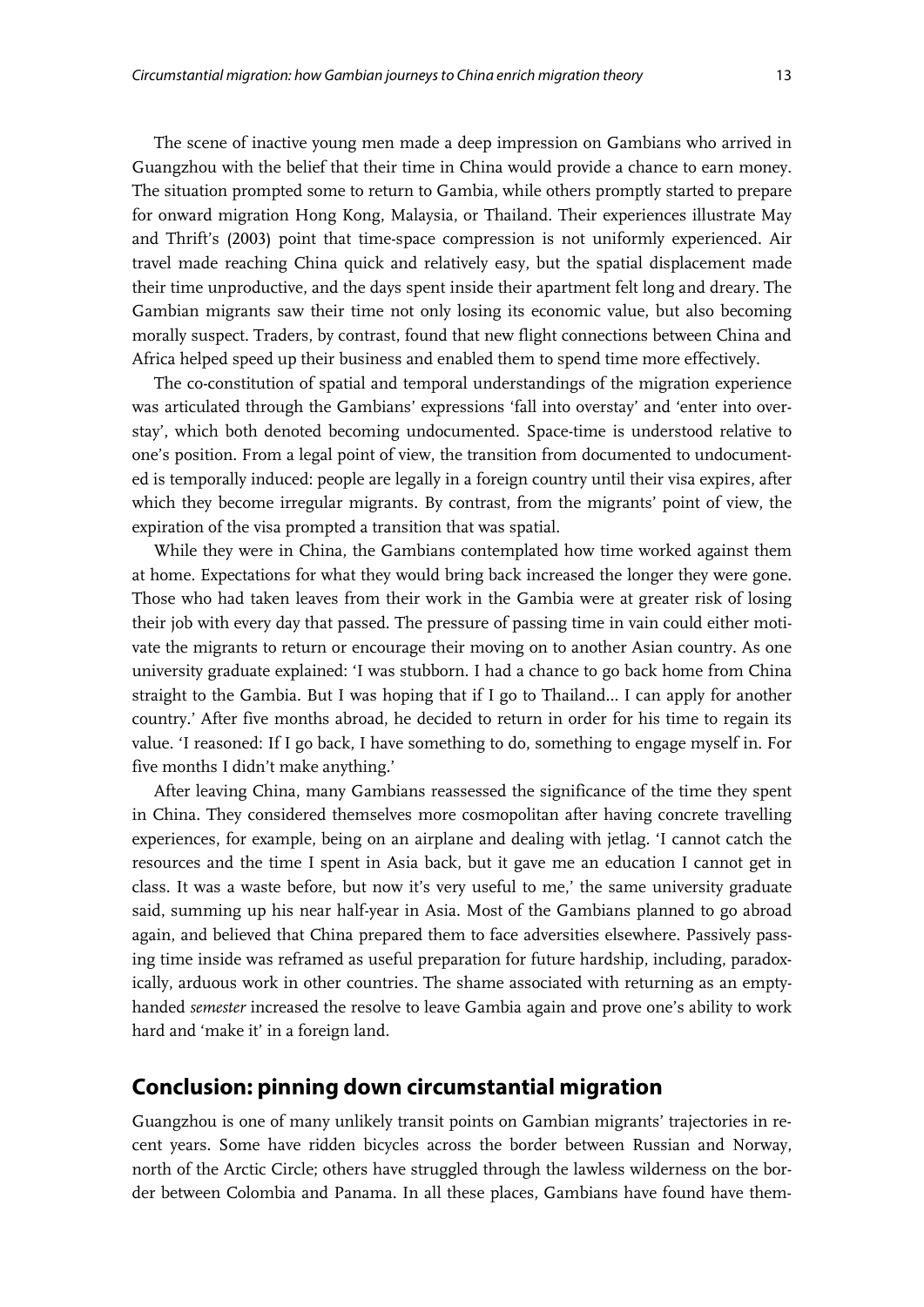selves among other migrants, travelling and living under the influence of circumstances they had not planned or expected. Against this backdrop, we have used the experience of Gambians in China to advance a more general argument: migration trajectories and experiences often unfold in unpredictable ways under the influence of micro-level context and coincidence. Conventional notions of structure and agency can inspire discussions of these twists and turns, but do not alone offer adequate frames of reference. The concept of circumstantial migration addresses the remaining gap.

Proposing a new concept for a particular form of migration raises an obvious question: how can circumstantial migration be identified? As we stressed initially, it is not a taxonomical category of migration, but a feature of migration that may be more or less prominent within migration flows. We defined it as *migration trajectories and experiences that unfold in unpredictable ways under the influence of micro-level context and coincidence*. Identifying this phenomenon among a group of migrants is most feasible with ethnographic and other qualitative methods. Survey methods may provide indications of circumstantial migration but are challenged by the difficulty of formulating relevant questions about the unexpected and unknowable. Indeed, accounts of circumstantial migration destabilise conceptual building blocks such as origins, destinations, and motivations that have traditionally informed migration research methods.

The idea of circumstantial migration does not *explain* the specific unexpected and erratic elements, but it serves as a platform for posing pertinent analytical questions. The four questions that guided each section of this article can help us understand how contemporary migration with different degrees of circumstantial migration unfolds.

First, how are *latent influences* triggering immediate circumstances? In our case, prominent influences were socially embedded, emotionally laden scenarios: the hopeful scenario of leaving Gambia in the first place, the dreaded scenario of returning empty-handed, and among those who were well-informed—the feared scenario of being stuck illegally in China. Identifying these influences contributes greatly to making sense of circumstantial turns that, in their own right, seem erratic or perplexing.

Second, how do migrants *engage* with volatile circumstances? The notion of circumstantial migration reflects the limited scope for making and following a specific plan. Yet, this does not mean that migrants are passively subjected to external forces. Rather, the situation requires particular forms of agency, agility, and improvisation. Our argument thus has parallels with the criticism of 'forced migration' as a concept that misrepresents human actors (Lubkemann 2008; Erdal and Oeppen 2018).

Third, how are circumstances *mediated* through brokerage? Pointing to the role of brokers in migration is not new, but the notion of circumstantial migration presents brokers in a different perspective: less as actors who behave and are used instrumentally and more as an additional source of unpredictability in the migration process. Brokers fulfil this role not only because of the potential for deception or exploitation, but because of the frequent randomness of whom one encounters and which networks or resources that person has. Shifting attention from *brokers* as actors to *brokerage* as a process is valuable for capturing the diversity of mediation.

Fourth, how does circumstantial migration produce particular *temporalities*? Asking this question can add value to the recent surge in analyses of the temporal dimensions of migration (see e.g. Baas and Yeoh 2019). Circumstantial migration is not only conditioned by the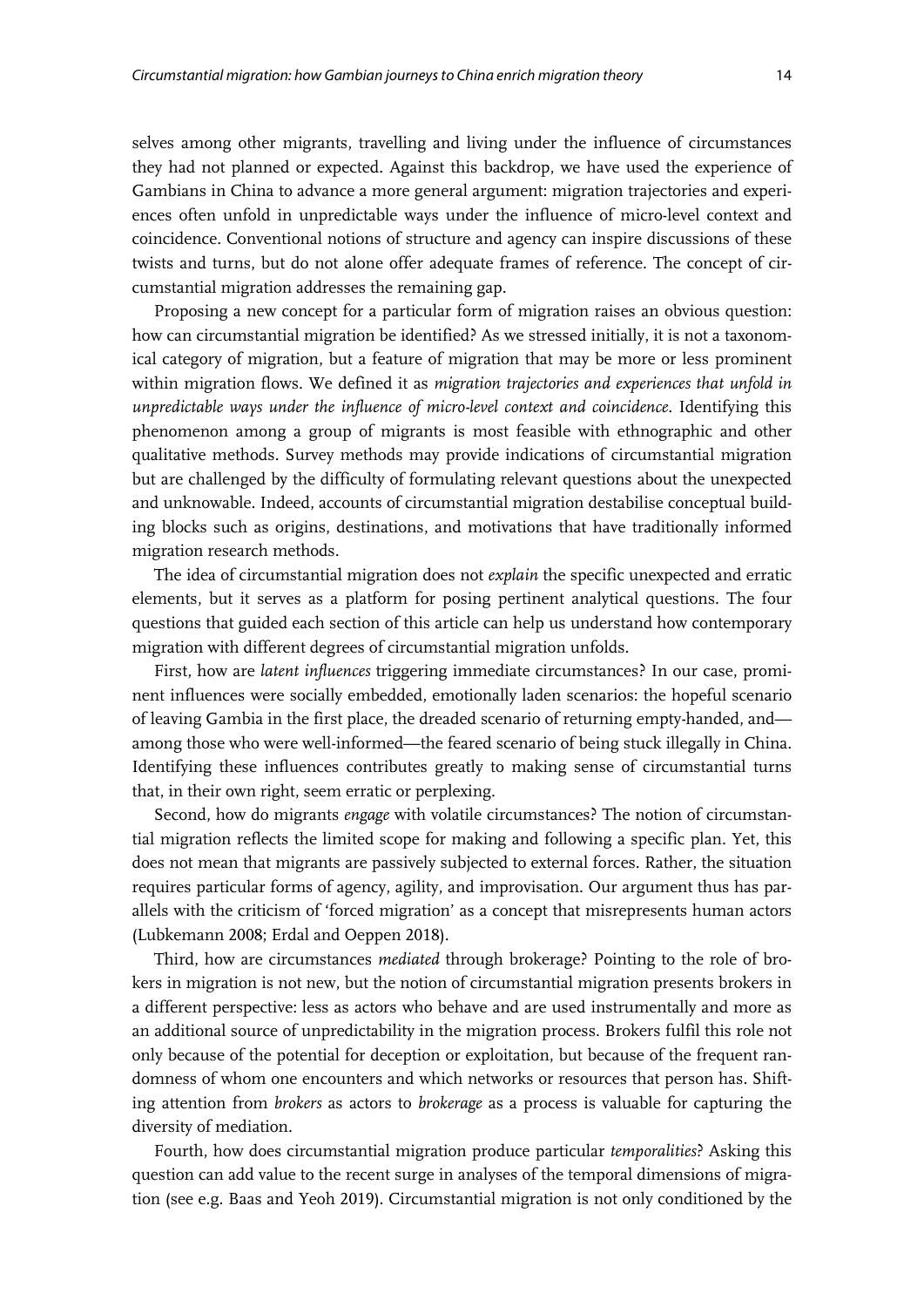temporalities of migration control; diverse experienced temporalities can be juxtaposed within migrants' turbulent trajectories and, as we have shown, acquire different meaning over time.

Most of the Gambians who came to Guangzhou had a truly difficult experience, and their hardship was largely an outcome of circumstantial migration. Yet, circumstantial migration need not manifest itself in this way. Not far from the Gambians' squalid quarters are bars, restaurants, and housing complexes that cater to other segments of Guangzhou's strikingly diverse population of foreigners (see Cai and Su, this issue). Many enjoy a comfortable standard of living but have also, like the Gambians, come to Guangzhou in unpredictable ways under the influence of micro-level context and coincidence. Unlike New York or Paris, for instance, Guangzhou is not a city that glows in the imagination of many wouldbe migrants. Yet it is a city where opportunities appear and are seized—or slip away. Circumstantial migration is a concept that resonates with diverse migration experiences in China. It illustrates China's fertile empirical field for advancing migration theory.

## **References**

- Åkesson, Lisa, Jørgen Carling, and Heike Drotbohm. 2012. "Mobility, moralities and motherhood: navigating the contingencies of Cape Verdean lives." *Journal of Ethnic and Migration Studies* 38 (1):237-60. doi: 10.1080/1369183X.2012.646420.
- Alpes, Maybritt Jill. 2016. *Brokering High-risk Migration and Illegality in West Africa: abroad at any cost*: Taylor & Francis.

———. 2017. "Why aspiring migrants trust migration brokers: the moral economy of departure in Anglophone Cameroon." *Africa* 87 (2):304-21. doi: 10.1017/S0001972016000978.

- Appadurai, Arjun. 2004. "The Capacity to Aspire: Culture and the Terms of Recogniton." In *Culture and Public Action*, edited by Vijayendra Rao and Michael Walton, 59-84. Stanford: Stanford University Press.
- Baas, Michiel, and Brenda SA Yeoh. 2019. "Introduction: Migration studies and critical temporalities." *Current Sociology* 67 (2):161-8. doi: 10.1177/0011392118792924.
- Bailey, Adrian J. 2009. "Population geography: lifecourse matters." *Progress in Human Geography* 33 (3):407-18.
- Bakewell, Oliver. 2010. "Some Reflections on Structure and Agency in Migration Theory." *Journal of Ethnic and Migration Studies* 36 (10):1689-708.
- Bertoncello, Brigitte, and Sylvie Bredeloup. 2009. "Chine-Afrique ou la valse des entrepreneursmigrants." *Revue Européenne des Migrations Internationales* 25 (1):45-70.
- Boccagni, Paolo. 2017. "Aspirations and the subjective future of migration: comparing views and desires of the "time ahead" through the narratives of immigrant domestic workers." *Comparative Migration Studies* 5 (1):4. doi: 10.1186/s40878-016-0047-6.
- Brettell, Caroline B., and James F. Hollifield, eds. 2015. *Migration Theory. Talking across Disciplines*, 3 ed. New York: Routledge.
- Carling, Jørgen. 2002. "Migration in the age of involuntary immobility: theoretical reflections and Cape Verdean experiences." *Journal of Ethnic and Migration Studies* 28 (1):5-42.
- ———. 2016. "West and Central Africa." In *Migrant Smuggling Data and Research: a Global Review of the Emerging Evidence Base*, edited by Marie McAuliffe and Frank Laczko, 25-53. Geneva: International Organization for Migration.
- ———. 2017. "Visualizing the transnational connections of China's most African neighbourhood." *Environment and Planning A* 49 (6):1209-13. doi: doi:10.1177/0308518X17690392.
- Carling, Jørgen. and Collins, Francis L. (2018) 'Aspiration, desire and the drivers of migration.' *Journal of Ethnic and Migration Studies,* 44(6):909-926.
- Carling, Jørgen, Papa Demba Fall, María Hernández-Carretero, Mame Yacine Sarr, and Jennifer Wu. 2013. "Migration aspirations in Senegal: Who wants to leave and why does it matter?" *European Policy Brief*, Brussels: European Commission.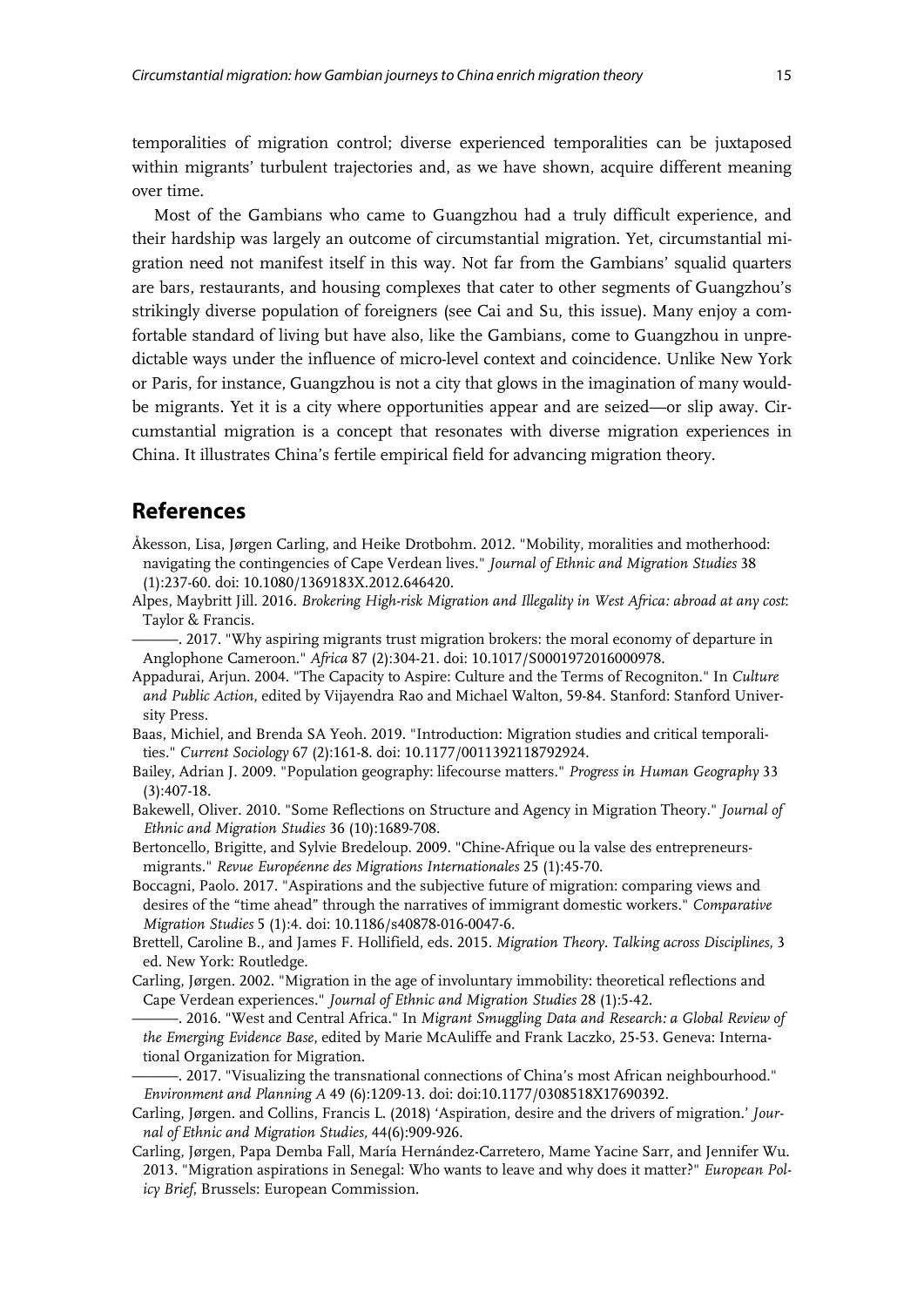- Castles, Stephen, Hein de Haas, and Mark J. Miller. 2014. *The Age of Migration*. Third ed. Basingstoke: Palgrave Macmillan.
- Ceesay, Ismaila. 2016. *Aligners, Lovers and Deceptors: Aspirations and strategies of young urban hustlers in the Gambia*. Edinburgh: unpublished PhD dissertation, University of Edinburgh.
- Chakrabarty, Dipesh. 1992. "Provincializing Europe: Postcoloniality and the critique of history." *Cultural studies* 6 (3):337-57.
- Chen, Kuan-Hsing. 2010. *Asia as method: Toward deimperialization*. Durham: Duke University Press.
- Cooper, Elizabeth, and David Pratten. 2014. "Ethnographies of uncertainty in Africa: an introduction." In *Ethnographies of Uncertainty in Africa*, edited by Elizabeth Cooper and David Pratten. London: Palgrave Macmillan.
- Conrad-Suso, C.T. 'Involuntary Immobility and the Unfulfilled Rite of Passage: Implications for Migration Management in the Gambia, West Africa.' *International Migration,* n/a(n/a). doi: 10.1111/imig.12675
- Cranston, Sophie, Joris Schapendonk, and Ernst Spaan. 2018. "New directions in exploring the migration industries: introduction to special issue." *Journal of Ethnic and Migration Studies* 44 (4):543- 57. doi: 10.1080/1369183X.2017.1315504.
- Dekker, Rianne, and Godfried Engbersen. 2014. "How social media transform migrant networks and facilitate migration." *Global Networks* 14 (4):401-18. doi: doi:10.1111/glob.12040.
- Elliot, Alice. 2016. "The makeup of destiny: Predestination and the labor of hope in a Moroccan emigrant town." *American Ethnologist* 43 (3):488-99. doi: 10.1111/amet.12341.
- Erdal, Marta Bivand, and Ceri Oeppen. 2018. "Forced to leave? The discursive and analytical significance of describing migration as forced and voluntary " *Jounal of Ethnic and Migration Studies* 44 (6):981-98.
- Fairbank, John K. 1969. "Assignment for the'70's." *The American Historical Review* 74 (3):861-79.
- Findlay, Allan, David McCollum, Rory Coulter, and Vernon Gayle. 2015. "New Mobilities Across the Life Course: a Framework for Analysing Demographically Linked Drivers of Migration." *Population, Space and Place* 21 (4):390-402. doi: 10.1002/psp.1956.
- Gaibazzi, Paolo. 2012. "Home as Transit: Would-Be Migrants and Immobility in Gambia." In *The Challenge of the Threshold. Border Closures and Migration Movements in Africa*, edited by Jocelyne Streiff-Fénart and Aurelia Segatti, 163-76. Plymouth: Lexington Books.
- ———. 2015a. *Bush Bound: young men and rural permanence in migrant West Africa*. New York: Berghahn.
- ———. 2015b. "The quest for luck: fate, fortune, work and the unexpected among Gambian Soninke hustlers." *Critical African Studies* 7 (3):227-42.
- Gammeltoft-Hansen, Thomas, and Ninna Nyberg Sørensen, eds. 2013. *The Migration Industry and the Commercialization of International Migration*. Abingdon: Routledge.
- Gladkova, Nataliia, and Valentina Mazzucato. 2017. "Theorising Chance: Capturing the Role of Ad Hoc Social Interactions in Migrants' Trajectories." *Population, Space and Place* 23 (e1988):1-13. doi: 10.1002/psp.1988.
- Granovetter, Mark S. 1973. "The Strength of Weak Ties." *American Journal of Sociology* 78 (6):1360-80.
- Griffiths, M., Rogers, A. and Anderson, B. (2013) *Migration, time and temporalities: review and prospect*, COMPAS research resources paper. Oxford: Centre on Migration, Policy and Society.
- Guangdong Government. 2011. 广东省外国人管理服务暂行规 *(Temporary regulations for managing and servicing foreigners in Guangdong).* Guangzhou: Guangdong Government Ordinance 155.
- Guiraudon, Virginie, and Gallya Lahav. 2000. "A Reappraisal of the State Sovereignty Debate The Case of Migration Control." *Comparative political studies* 33 (2):163-95.
- Haugen, Heidi Østbø. 2012. "Nigerians in China: A Second State of Immobility." *International Migration* 50 (2):65-80. doi: 10.1111/j.1468-2435.2011.00713.x.
- ———. 2014. "'Take Over Asia for God!': The Public Face of African Pentecostal Churches in China." In *The Public Face of African New Religious Movements in Diaspora*, edited by Afe Adogame, 105- 24. Farnham: Ashgate.
- ———. 2018. "Residence Registration in China's Immigration Control: Africans in Guangzhou." In *Destination China. Immigration to China in the Post-Reform Era*, edited by Angela Lehmann and Pauline Leonard, 45-64. Heidelberg: Palgrave Macmillan.
- Hernández-Carretero, María. 2016. "Hope and uncertainty in Senegalese migration to Spain: taking chances on emigration but not upon return." In *Hope and uncertainty in contemporary African migration*, edited by Nauja Kleist and Dorte Thorsen, 113-33. New York: Routledge.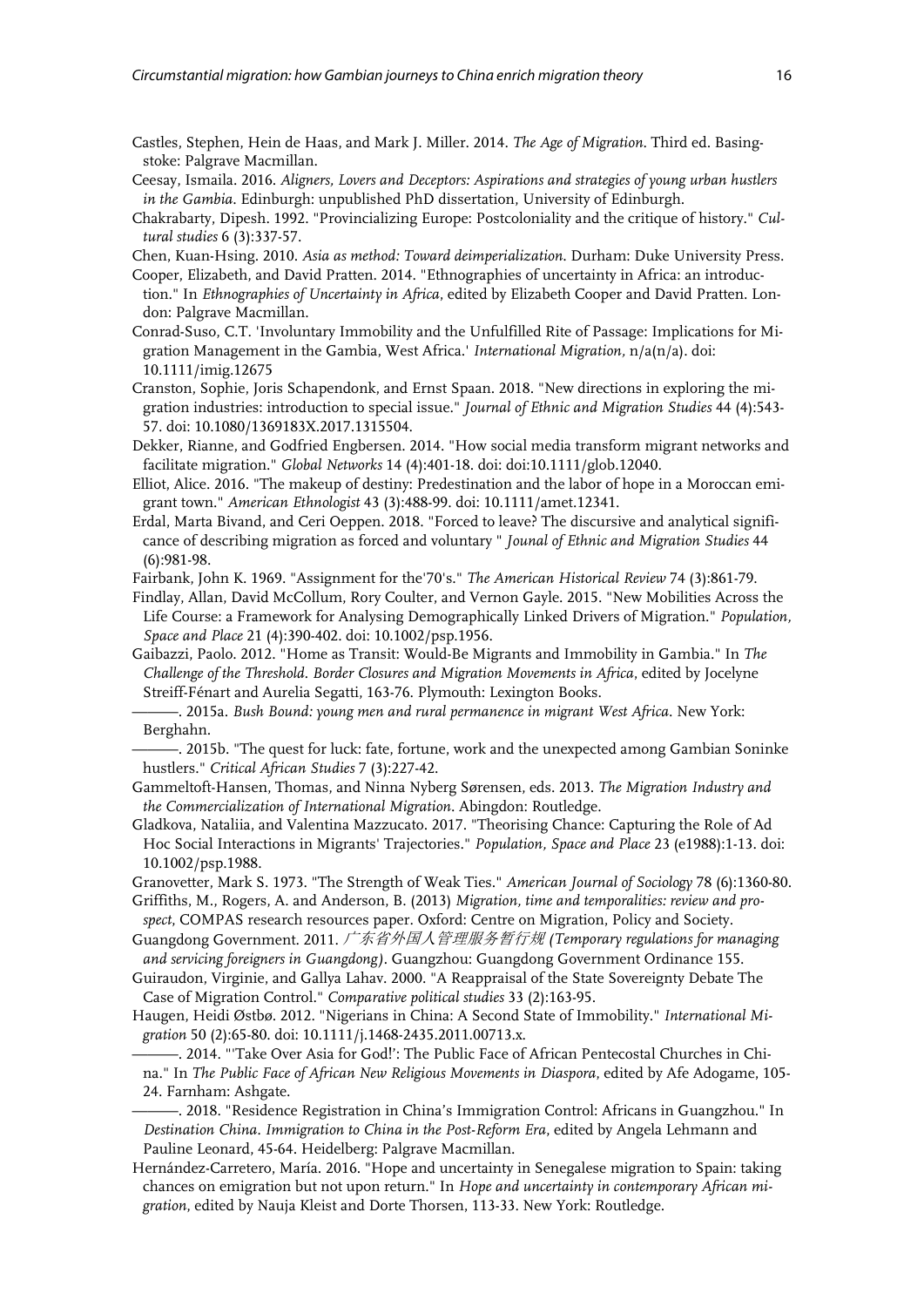- Hernández-Carretero, María, and Jørgen Carling. 2012. "Beyond "kamikaze migrants": Risk taking in West African boat migration to Europe." *Human Organization* 71 (4):407–16.
- Huang, Guangzhi. 2018. "Policing Blacks in Guangzhou: How Public Security Constructs Africans as Sanfei." *Modern China* 0 (0):Online first. doi: 10.1177/0097700418787076.
- Kobayashi, Audrey, and Valerie Preston. 2007. "Transnationalism through the life course: Hong Kong immigrants in Canada." *Asia Pacific Viewpoint* 48 (2):151-67.
- Lan, Shanshan. 2017. *Mapping the New African Diaspora in China*. New York: Routledge.
- Liang, Kelly, and Philippe Le Billon. 2018. "African migrants in China: space, race and embodied encounters in Guangzhou, China." *Social & Cultural Geography*:1-27. doi:
- 10.1080/14649365.2018.1514647.
- Liu, Guofu. 2009. "Changing Chinese Migration Law: From Restriction to Relaxation." *Journal of International Migration and Integration / Revue de l'integration et de la migration internationale* 10 (3):311-33. doi: 10.1007/s12134-009-0105-0.
- ———. 2016. *Chinese immigration law*. London: Routledge.
- Lubkemann, Stephen C. 2008. *Culture in chaos. An anthropology of the social condition in war*. Chicago,: University of Chicago Press.
- Mainwaring, Ċetta. 2016. "Migrant agency: Negotiating borders and migration controls." *Migration Studies* 4 (3):289-308. doi: 10.1093/migration/mnw013.
- Mainwaring, Ċetta, and Noelle Brigden. 2016. "Beyond the Border: Clandestine Migration Journeys." *Geopolitics* 21 (2):243-62. doi: 10.1080/14650045.2016.1165575.
- Mathews, G., L.D. Lin, and Y. Yang. 2017. *The world in Guangzhou: Africans and other foreigners in South China's global marketplace*. Chicago: University of Chicago Press.
- Mavroudi, Elizabeth, and Caroline Nagel. 2016. *Global Migration: Patterns, Processes, and Politics*: Routledge.
- May, Jon, and Nigel Thrift. 2003. *Timespace: geographies of temporality*: Routledge.
- Merton, Robert K. 1948. "The bearing of empirical research upon the development of social theory." *American Sociological Review* 13 (5):505-15.
- Ministry of Public Security. 2012. "Exit and Entry Administration Law of the People's Republic of China. Adopted at the 27th meeting of the Standing Committee of the Eleventh National People's Congress of the People's Republic of China."
- Oumar Ba, Cheikh, and Armelle Choplin. 2005. "Tenter l'aventure par la Mauritanie : migrations transsahariennes et recompositions urbaines." *Autrepart* 36 (4):21-42. doi: 10.3917/autr.036.0021.
- Pandolfo, Stefania. 2007. ""The burning": Finitude and the politico-theological imagination of illegal migration." *Anthropolocigal Theory* 7 (3):329-63.
- Paul, Anju Mary. 2011. "Stepwise International Migration. A Multistage Migration Pattern for the Aspiring Migrant." *American Journal of Sociology* 116 (6):1842-86.
- Pieke, Frank N. 2012. "Immigrant China." *Modern China* 38 (1):40-77. doi: 10.1177/0097700411424564.
- Reeves, Madeleine. 2016. "Diplomat, Landlord, Con-artist, Thief: Housing Brokers and the Mediation of Risk in Migrant Moscow." 34 (2):93-109. doi: 10.3167/ca.2016.340207.
- Samers, Michael, and Michael Collyer. 2017. *Migration*. Second Edition ed. Abingdon: Routledge.
- Schapendonk, Joris, Ilse van Liempt, Inga Schwarz, and Griet Steel. in press. "Re-routing migration geographies: Migrants, trajectories and mobility regimes." *Geoforum*. doi: https://doi.org/10.1016/j.geoforum.2018.06.007.
- Thieme, Tatiana Adeline. 2017. "The hustle economy: Informality, uncertainty and the geographies of getting by." *Progress in Human Geography* Early view. doi: 10.1177/0309132517690039.
- Zhang, Vickie. 2018. "Im/mobilising the migration decision." *Environment and Planning D: Society and Space* 36 (2):199-216.
- Zhu, Hong and Qian, Junxi. (2020) New theoretical dialogues on migration in China: Introduction to the special issue. *Journal of Ethnic and Migration Studies*